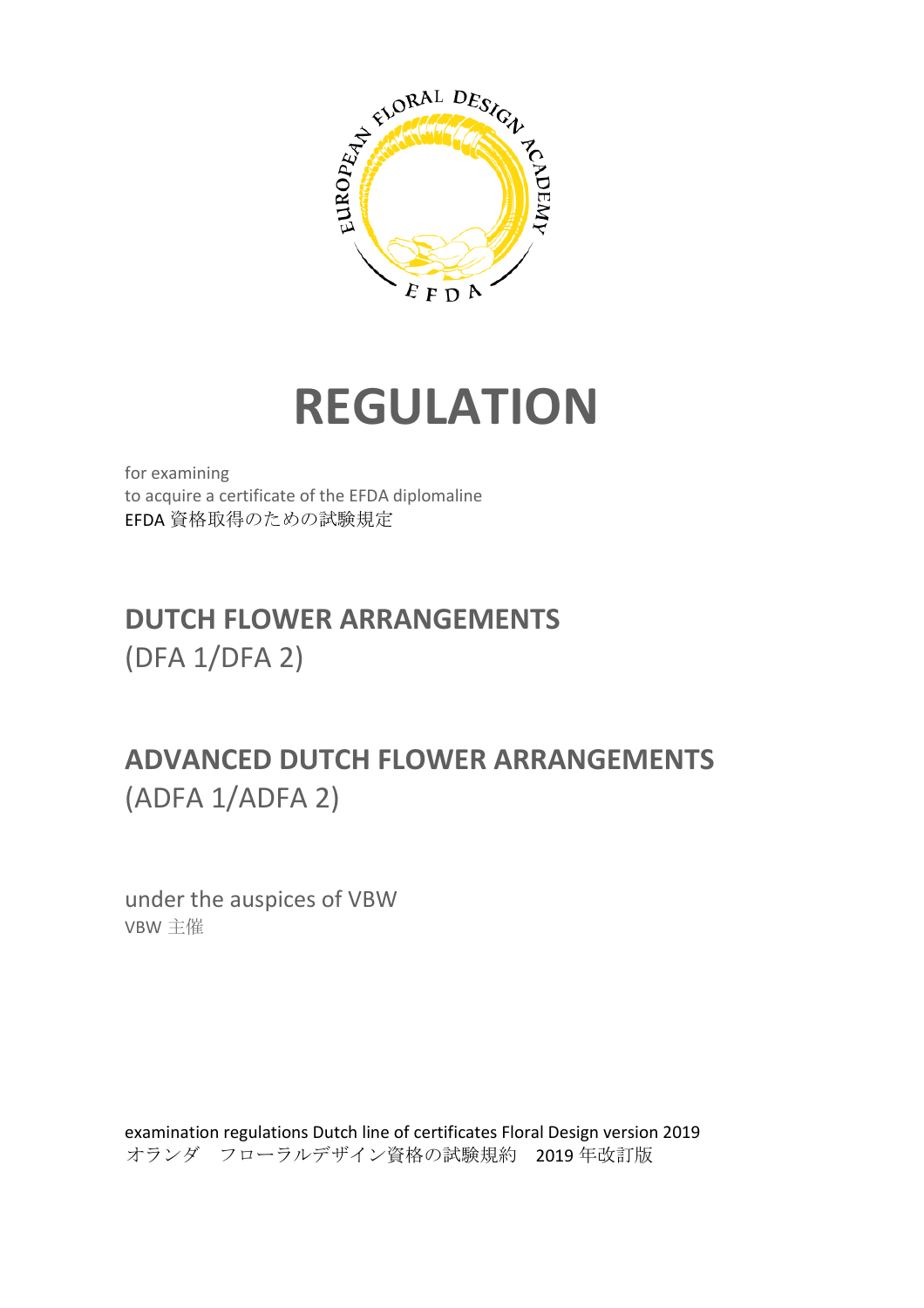#### **TABLE OF CONTENTS** 目次

| General definitions             | 定義                                                        | 3  |
|---------------------------------|-----------------------------------------------------------|----|
| Article 1 条項 1 General          | 一般                                                        | 5  |
|                                 | Article 2 条項 2 Registration 受験申込                          | 5  |
| Article 3 条項 3                  | 通知<br><b>Summons</b>                                      | 6  |
| Article 4 条項 4                  | 規律<br>Behaviour                                           | 7  |
| Article 5 条項 5                  | Examination requirements 試験基準                             | 8  |
| Article 6 条項 6                  | Form and procedure 試験形態と進行                                | 8  |
| Article 7 条項 7                  | Marking<br>採点                                             | 9  |
| Article 8 条項 8                  | Standards for the determination of the result<br>試験結果決定基準 | 11 |
|                                 | Article 9 条項 9 Meaning of the marks 試験結果の意味               | 12 |
| Article 10条項 10 Re-examination  | 再試験                                                       | 12 |
| Article 11条項 11 Certificate 認定証 |                                                           | 13 |
| Article 12 条項 12 Exemption 免除   |                                                           | 14 |
|                                 | Article 13 条項 13 Special regulations 特別規則                 | 14 |
|                                 | Article 14条項 14 Appeal 意義申し立て                             | 15 |
| Article 15 条項 15 Sundries       | 雑則                                                        | 16 |
|                                 | Appendix 1 付録 1 Examination regulations DFA DFA 試験規則      | 17 |
|                                 | Appendix 2 付録 2 Examination regulations AFDA ADFA 試験規則    | 23 |

All previously published regulations expire on 1 January 2019. 以前に発行された規則は全て2019年1月1日に失効する。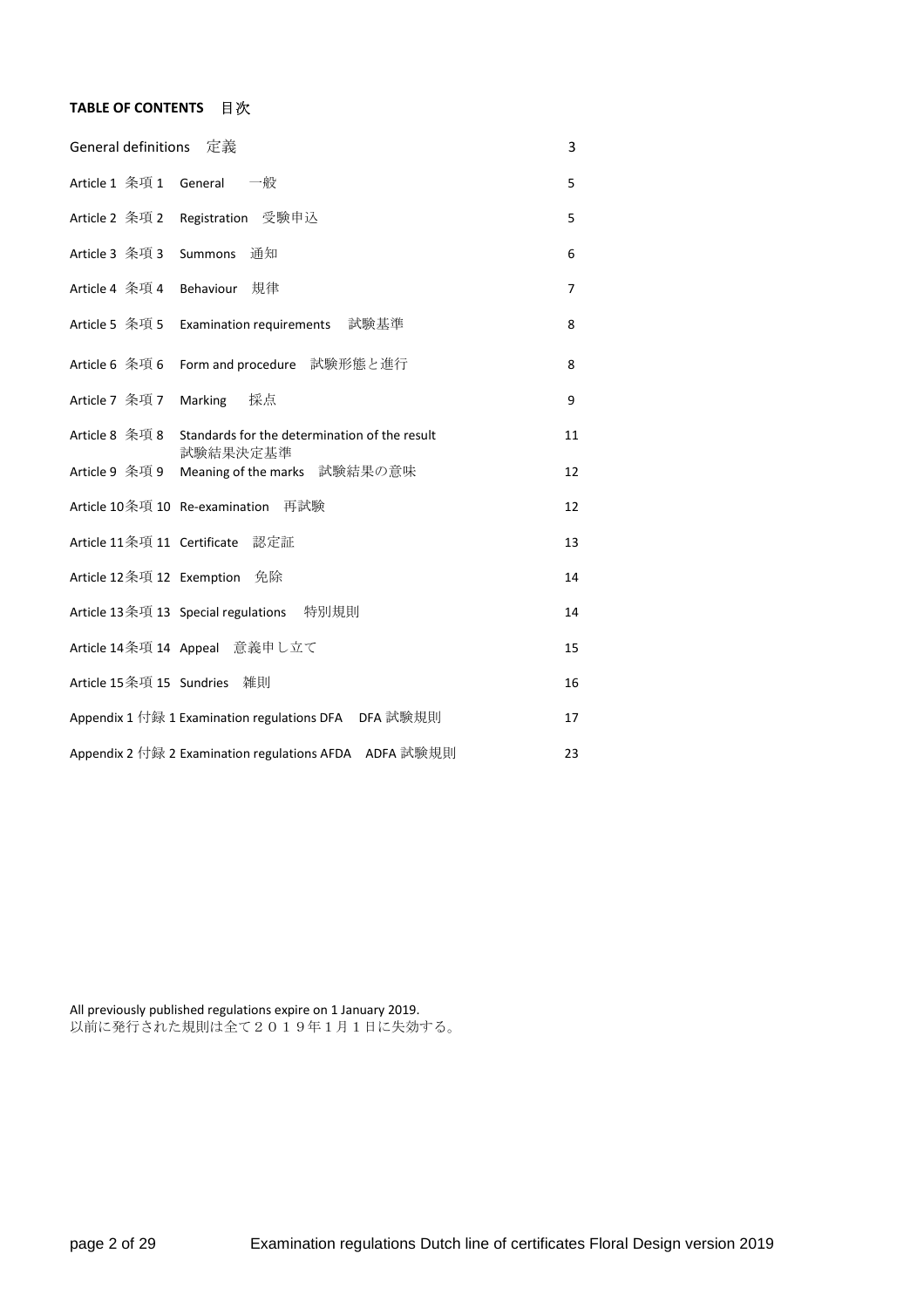#### **GENERAL** 総則

Definitions 定義

#### **VBW**

Representative of trade and industry in the floral retail trade under whose auspices the certificates are provided. フラワー小売業における通商産業の代表であり、この団体主催で認定証が発行される。

#### **Aeres University Wageningen Aeres** 大学 **Wageningen**

Executive organ on behalf of VBW which provides the certificate, appoints examiners, supervises the examination level, acts as board of appeal and leads the organization and execution of the examinations.

VBW を代表する実行機関。認定証の授与、試験官の指名を行い、試験のレベルの管理、異議申立て審理委員会として機 能する。また、試験の編成と実施の指導を行う。

#### **EFDA**

European Floral Design Academy, executive organ which acts as solicitor of VBW abroad and as such has been charged with organizing and holding the examinations abroad.

ヨーロピアン・フローラル・デザイン・アカデミーB.V.(株式 会社)。この団体は VBW の事務弁護士として機能する。 海外における試験準備、また試験実施を責務とする組織。

#### **Candidate** 受験者

Person registered for participation in an examination. 試験に参加登録した者

#### **Licence** ライセンス

Agreement between Aeres University and a training institute in which the mutual relation in regard to the training and the examinations DFA and ADFA is settled.

DFA、ADFA の教育および試験に関して相互関係が確立している Aeres 大学と教育機関(学校)の間の合意

#### **Licence school** 認定校

Institution which prepares candidates for the examination DFA or ADFA and has been given a licence by Aeres University and with that has acquired particular rights.

受験者に DFA、ADFA 試験の準備を行う。Aeres 大学により認定され、特別な権限を有する学校。

#### **Practical certificate** 実技認定証

The certificate "Dutch Flower Arrangements 1" and "Advanced Dutch Flower Arrangements 1" as proof that the candidate meets the practical skills requirements as defined in these regulations.

DFA1 (ダッチ・フラワー・アレンジメント 1)認定証、ADFA1 (上級ダッチ・フラワー・アレンジメント 1)認定証。 技能がこの規則に定義されている必要条件に達していることの証明。

#### **Professional certificate** プロ認定証

The certificate "Dutch Flower Arrangements 2" and "Advanced Dutch Flower Arrangements 2" as proof that the candidate meets the practical skills requirements and the knowledge requirements as defined in these regulations. DFA2 (ダッチ・フラワー・アレンジメント 2)認定証、ADFA2 (上級ダッチ・フラワー・アレンジメント 2)認定証。 技能と知識がこの規則に定義されている必要条件に達していることの証明。

#### **Examination** 試験

The testing to ascertain if the candidate meets the requirements to acquire the relevant certificate. 受験者が受験する資格取得に必要な水準に達しているか判定するための試験。

#### **Examination board** 試験委員会

Board set up by the licence school to organize and execute the examination. 認定校によって組織された委員会。試験を編成し、実施する委員会。

#### **Theory Examination board** 理論試験委員会

Board set up by Aeres University to compose and develop theory examinations. Aeres 大学によって組織された委員会。理論試験の作成と開発を行う。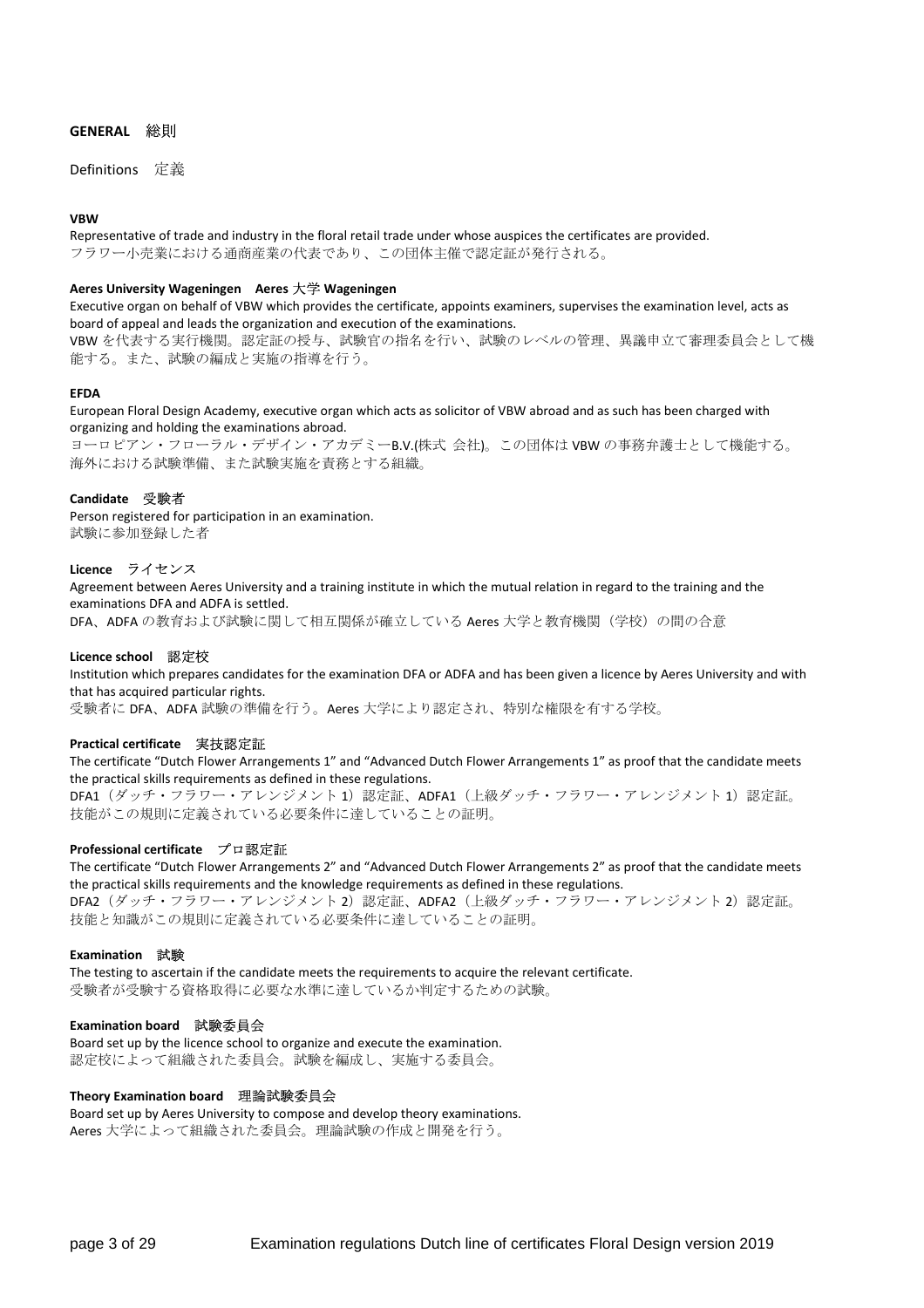#### **External examiner/delegate** 学外試験官

Person who is charged by Aeres University to supervise the correct execution of the examination. In addition the external examiner is co-examiner of practical arrangements and arbitrator in case there is too much difference in the marks given by the examiners according to these regulations.

試験の公正な実施を監督する権限を Aeres 大学に与えられた者。また、実技試験採点の試験官でもあり、この規則に沿 って採点が審査員により大きな差がある場合は仲裁人の役割も務める。

#### **Examiner** 試験官

Person charged with the marking of the examination papers/assignments of the candidate. 受験者の解答用紙、課題作品の採点をゆだねられた者。

#### **Chairman of the day** 試験委員長

Person from the license school who is in charge of and responsible for the examination. 試験をゆだねられた責任者。認定校から選出される。

#### **Open registration** 一般受入受験申込

Registration for one of the examinations from these regulations, held directly by Aeres University, completely supervised by an external examiner.

この規定での受験申込は、学外試験官の完全な監督のもと Aeres 大学によって直接行われる。

#### **Licence registration** 認定校受験申込

Registration for one of the examinations from these regulations, held by a licence holder on behalf of Aeres University, partly supervised by an external examiner.

この規定での受験申込は、Aeres 大学を代表して認定校の学外試験官による一部監督のもと行われる。

*Note: Throughout these regulations in all cases where the masculine or feminine form is used exclusively, a reference to both genders is meant.*  注意:この規約全体を通して男性形、女性形で表現されていても、両方の性別について言及している。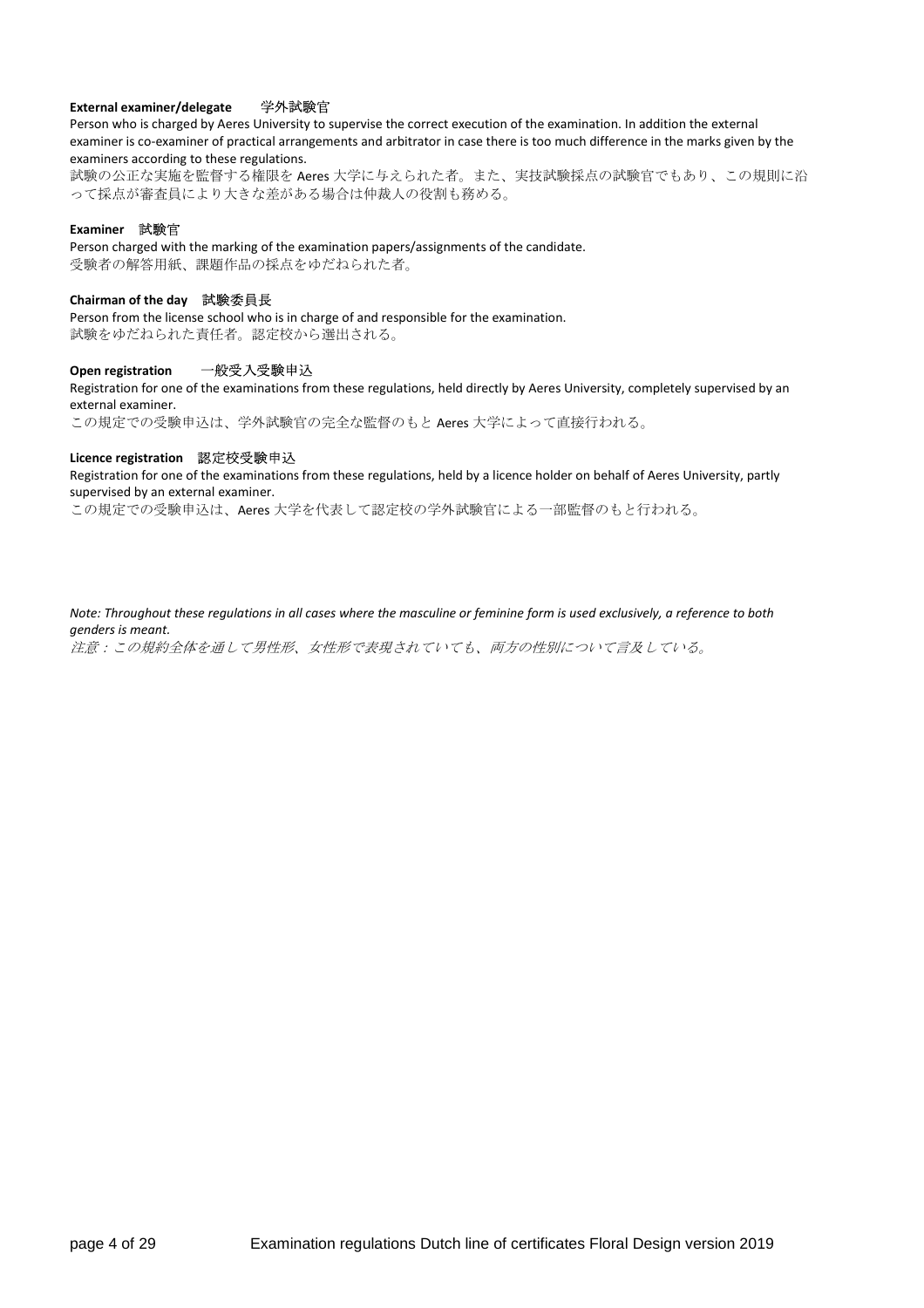#### **ARRANGEMENT OF THE EXAMINATION**

試験規定

## **Article 1 General**

条項1 一般

 $1.1$  The examination may respectively be organized by Aeres University or on location by a licence school on the basis of open registration or licence registration.

The training can be completed by a complete examination in order to acquire the relative certificate.

試験は一般受入受験申込または認定校受験申込のいずれを基とするかにより、Aeres 大学による本部または認 定校による現地にて行われる。

トレーニングは関連する認定証を取得するために完全な試験を行うことで完了する。

 $1.2$  The examination is supervised by an external examiner and is not public.

試験は学外試験官によって監督され、一般には公開されない。

 $1.3$  The external examiner may grant access to the examination to a third party.

学外試験官は第三者(個々の者)に試験への見学・入室を許可することができる。

## **Article2 Registration**

条項2 受験申込

 $2.1$  Each candidate receives the examination regulations as a digital document.

各受験者は受験申し込み書と共にデジタル版の試験規則を受け取る。

2.2 The candidate registers directly with Aeres University for open registration by means of a registration form, which can be obtained from Aeres University. If the candidate takes the examination at a licence school the registration with Aeres University is taken care of collectively by the school concerned.

受験者は一般受入申込の場合直接 Aeres 大学に行き、Aeres 大学で得られる申込用紙にて申込みを行う。認定 校にて試験を受ける受験者の場合、各学校で一括して Aeres 大学宛て手続きを行う。

A copy of a legal proof of identity must be sent along with registration. If the candidate has complete exemption or exemption from specific parts based on article 12.2, a copy of the relevant certificate/diploma needs to be sent along with the registration for the examination.

受験申込みの際には身分証明書の写しを添えなければならない。 条項 12.2 により完全免除あるいは部分免除 となる受験者は有効な証明書/ディプロマの写しを受験申込書と共に提出すること。

 $2.3$  If the candidate does not have prescribed exemption from specific parts, he is obliged to register for the complete examination. There are separate regulations for re-examinations (see articles 10.1 up to and including 10.6).

受験者が試験の特定の部分に関する免除の書類を有していない場合、全ての試験に申込をしなければならない 。再試験に関しては別の規定が適用される。(条項 10.1~10.6 参照)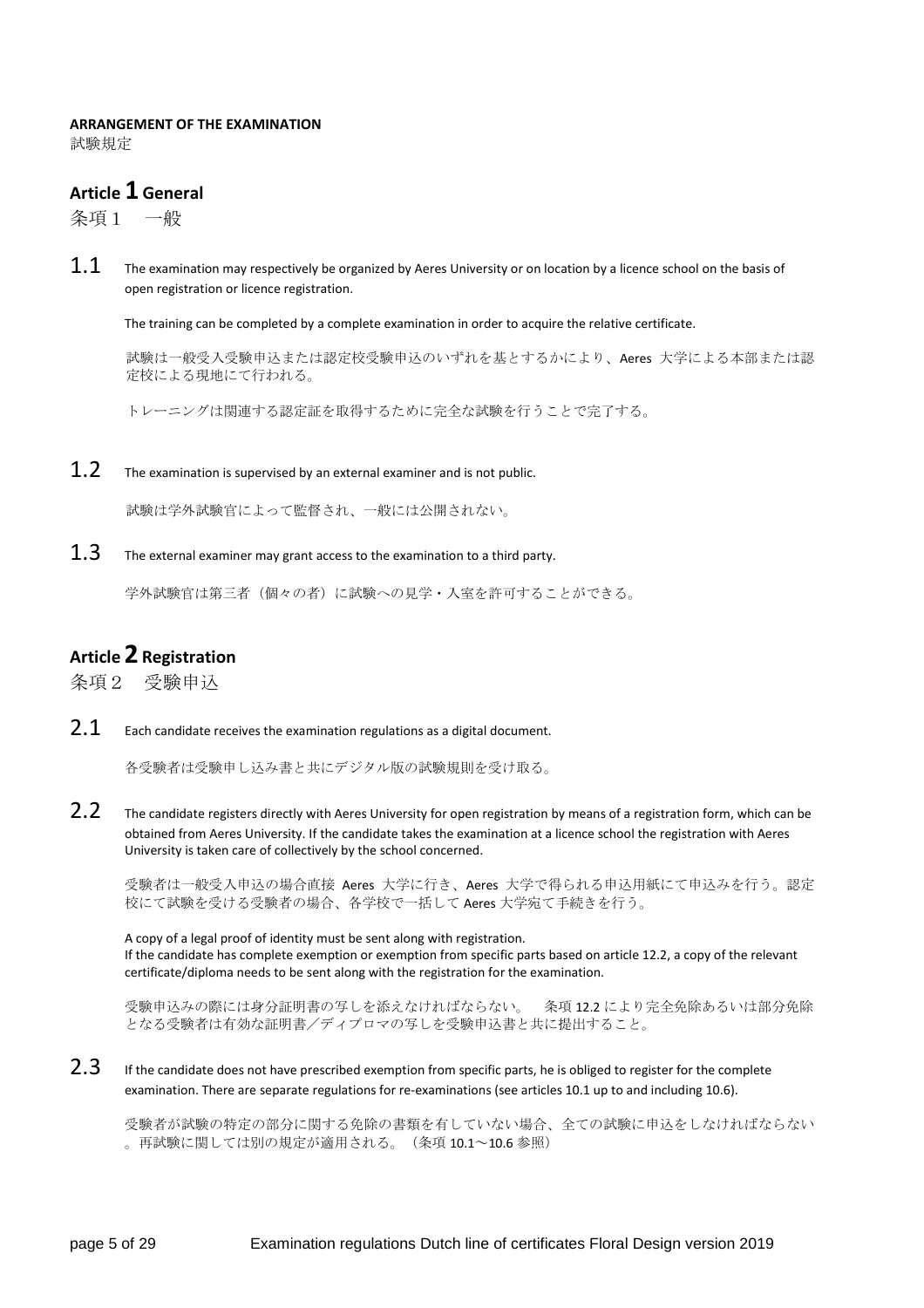$2.4$  The registration must have been received by Aeres University not later than eight weeks before the examination takes place. The candidate receives an invoice for participation in the open registration examination. This invoice must be paid before the start of the examination.

申込用紙は試験実施日より 8 週間前までに、Aeres 大学により受理されなければならない。一般受入試験申込 みの受験者は受領証を受け取る。この費用は試験当日までに支払わなければならない。

 $2.5$  The examination fee for the complete examination, part of the examination and the re-examination is laid down by Aeres University in case of open registration. In case of a licence examination it is laid down by the school concerned.

全試験受験料、一部試験の受験料、再試験の受験料は一般受入試験の場合 Aeres 大学より決定される。認定校 の場合は各学校によって決定される。

 $2.6$  If the candidate withdraws, with motivation, at least two weeks before the examination, the examination fee paid to Aeres University will be refunded minus €12,50 administration charges and € 50,00 for each practical examination subject for which the candidate has been registered.

受験者が何らかの理由により申込を取り消す場合、試験実施日の2週間前までであれば Aeres 大学に支払った 受験料から€12,50 の手数料と受験者が登録した各実技試験ごとに€50.00 を差し引いた金額が払い戻される。

 $2.7$  If the candidate does not turn up at the examination no refund will be given, unless the candidate can prove that, because of circumstances beyond his control, he could not take part in the examination, such at the discretion of Aeres University.

受験者が試験当日欠席した場合払い戻しはされない。それが止むを得ない理由のためであったことを Aeres 大 学に証明し得る場合に限り受験料から手数料と必要経費を差し引いた金額が払い戻される。

 $2.8$  At death of the candidate during the registration period a complete refund will be given.

受験者が死亡した場合、全額払い戻される。

2.9 Licence schools are free to make their own conditions with regard to the financial regulations.

認定校は会計規定に関して独自の条件を付すことができる。

#### **Article 3 Summons**

条項3 通知

- $3.1$  14 days before the date of the examination the candidate is summoned for the examination and is given the following information:
	- the date of the examination and the time of commencement
	- where the examination takes place
	- an examination timetable
	- a number, under which the candidate takes part in the examination
	- directions, needed for an orderly course of the examination
	- the examination subjects/parts in which the candidate will be tested.

試験実施日の約 14 日前に下記の情報が記された試験通知が受験者に送られる。

- 試験実施日、試験開始時間 t
- 試験実施会場
- 試験時間割
- 受験番号
- 試験の進行を円滑にするための注意事項
- 受験者が試験される試験課題/部分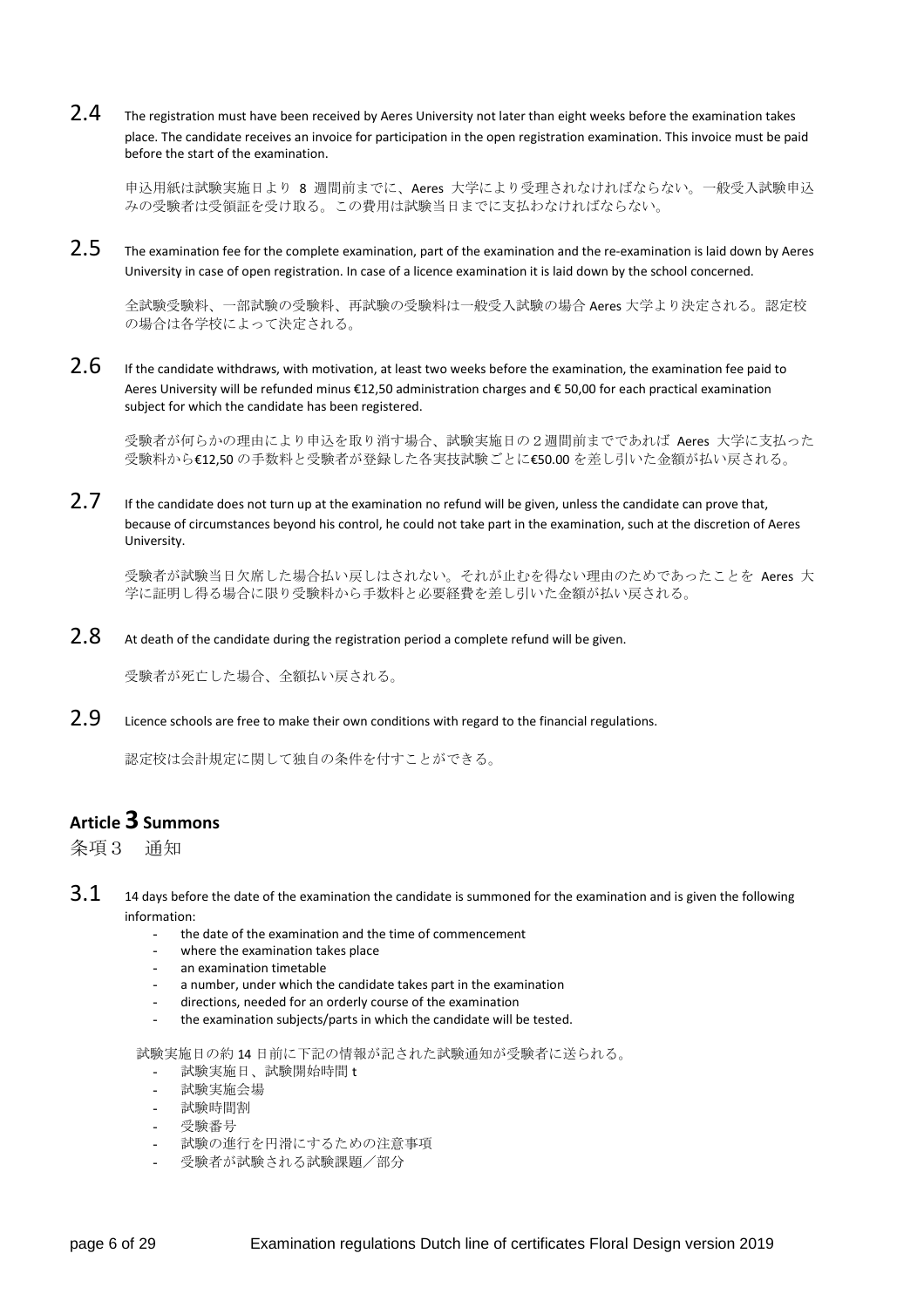3.2 If the candidate thinks that wrong data have been stated in the summons for the examination this should be reported to the examination authority before the commencement of the examination (in case of open registration to Aeres University, in case of a licence examination to the licence school concerned).

受験者が受験通知書に誤った情報の記載がされていると思う場合、試験実施前に試験機関に報告すること。( 一般受入申込の場合は Aeres 大学へ、認定校申込の場合は関係認定校へ報告すること。)

## **Article 4 Behaviour**

条項4 規律

 $4.1$  At the request of the external examiner the candidate has to prove his identity by showing a valid passport, driving licence or identity card.

学外試験官の要請があった場合、受験者は有効なパスポート、運転免許証あるいは身分証明書によって、 身分証明をすること。

4.2 The candidate who commits fraud or causes irregularities, is withheld the certificate.

不正行為を行ったり、規則に従わない受験者に認定書は授与されない。

 $4.3$  In case the fraud or the irregularities are only ascertained after the certificate or list of marks has been granted, Aeres University is entitled to demand the certificate to be returned, if necessary Aeres University will take legal action. Costs for returning the certificate are payed by the candidate.

認定書や成績表授与後に不正や規則違反が明らかになった場合、Aeres 大学は認定書の返還を求める権限を 有する。必要であれば Aeres 大学は法的手段を取ることができる。認定書返還のコストは受験者が支払う。

 $4.4$  Every candidate is expected to execute the examination assignments independently and without consulting other candidates and/or using books or notes or any digital source.

各受験者は各自で試験問題に取り組むこと。試験中、他の受験者と相談することなく、また本やノート、 デジタル機器を使用しない。

 $4.5$  The candidate is obliged to comply with the instructions of the examination board and/or the external examiner.

受験者は試験委員会、学外試験官の指示に従わなければならない。

 $4.6$  The candidate who does not comply with the instructions of the examination board after two warnings, can be denied (further) access to the examination by the chairman of the examination board and/or the external examiner.

受験者が 2 度の警告にも関わらず試験委員会の指示に従わない場合、試験委員会委員長、 学外試験官によって試験続行を許可されないことがある。

 $4.7$  The candidate who arrives in the examination hall too late can be denied access to the examination by order of the external examiner and/or the chairman of the examination board.

受験者が大幅に遅刻した場合、学外試験官または試験委員会議長によって受験を許可されない場合がある。

 $4.8$  The candidate who has been denied access to the examination based on the regulations described in the articles 4.6 and 4.7 cannot claim a refund of the examination fee or any other form of compensation for not being able to take part in the examination.

条項 4.6 及び条項 4.7 の規則により受験を禁止された受験者は 受験料の払戻しの申立て及び受験できなかったことに対する賠償の申立てはできない。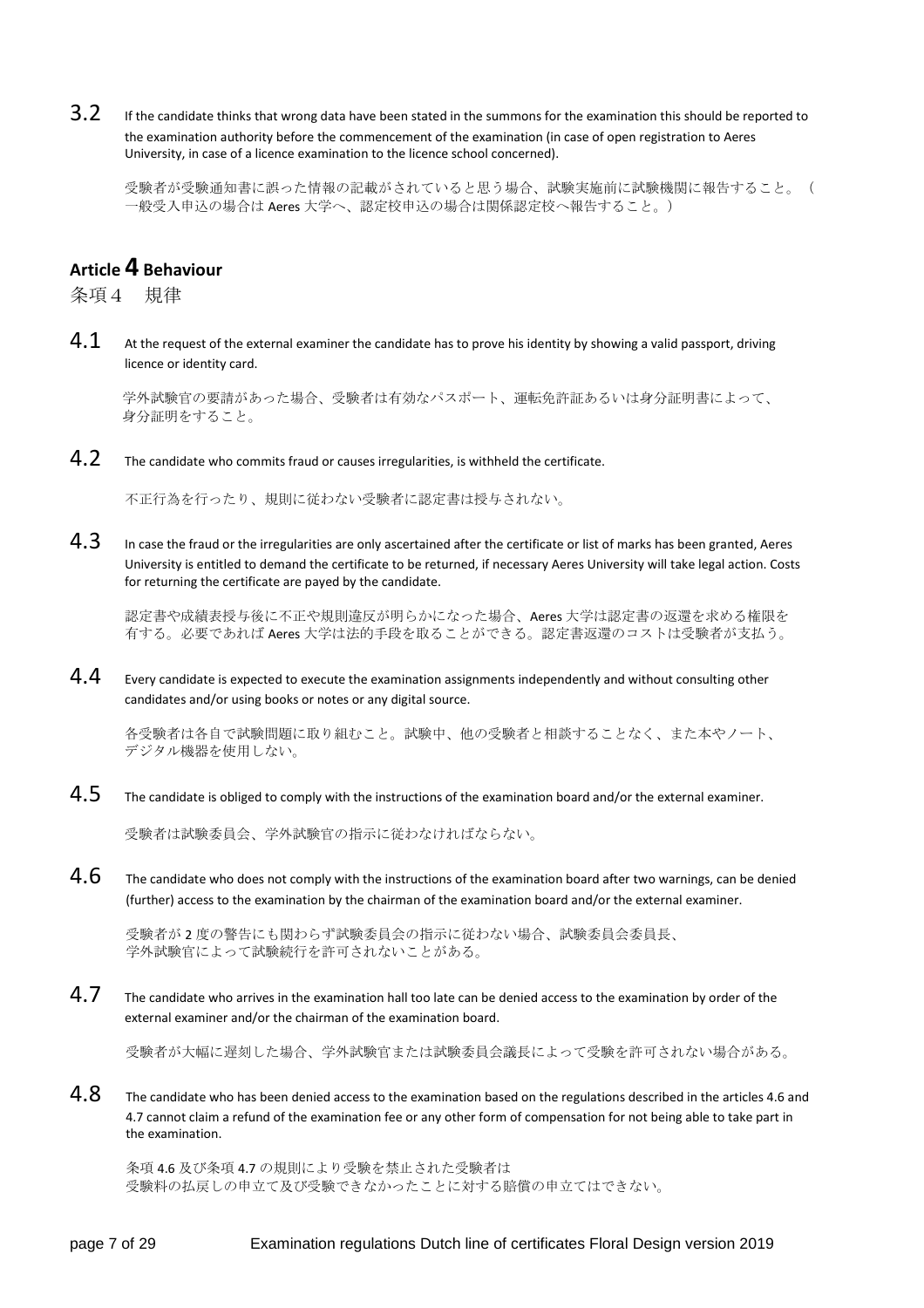4.9 The external examiner has access to the examinations that are held under the auspices of these regulations at all times in order to be able to supervise these examinations.

This applies to all parts of a practice examination DFA1 or ADFA1 and all parts of a theory examination DFA2 or ADFA2.

学外試験官は試験を監督する為にこの試験規則に基づき開催される試験会場にいつでも入室できる。これは、 DFA1・ADFA1 実技試験の全て、DFA2・ADFA2 理論試験の全てに適用される。

#### **Article 5 Examination requirements**

条項5 試験基準

- $5.1$  The specific examination requirements are defined in appendix 1 and 2 of these regulations.
	- appendix 1 Examination regulations DFA
	- appendix 2 Examination regulations ADFA

それぞれの試験基準は付録 1~2に定義してある。

- 付録 1 DFA 試験基準
- 付録 2 ADFA 試験基準

## **Article 6 Form and procedure**

条項6 試験形態と進行

 $6.1$  The examination consists of a theoretical and/or a practical part.

試験は理論試験か実技試験、あるいはその両方で構成される。

 $6.2$  The practice examination is a practical test consisting of the making of five pieces of work (A, B, C, D and E).

実技試験では5つの課題(A,B,C,D,E)の作成で構成される。

 $6.3$  In case of DFA1 open registration and with an ADFA1 examination these five pieces of work have to be made in one day.

DFA1 一般受入受験と ADFA1 受験の場合、5 つの課題は 1 日で作成しなければならない。

 $6.4$  In case of licence examination the practice examination DFA1 will be held on two separate days and the practice examination ADFA1 on one day.

認定校受験の場合、DFA1 実技試験は 2 日間、ADFA1 実技試験は 1 日で試験される。

 $6.5$  Before the start of the practice examination the candidate is granted a maximum of 5 minutes preparation time per part, dependent on the number of pieces of work that have to be made. This preparation time may be used to read the descriptions, check the materials and combine the paper and the materials. During preparation time it is not allowed to perform technical actions.

 実技試験開始前に 1 課題につき最大 5 分が準備時間として与えられる。時間は課題数により異なる。この時間 は課題の説明を読んだり、材料をチェックしたり、課題と材料を組み合わせる為に使用してよい。この時間内 で技術的な作業を行ってはならない。

 $6.6$  The required materials (additional materials included) will be provided by the licence school in a complete set, except for the materials for the optional piece of work DFA1 and the theme piece of work and the 'arrangement own materials' ADFA1. The candidate has to prepare and bring all materials needed for these two arrangements himself.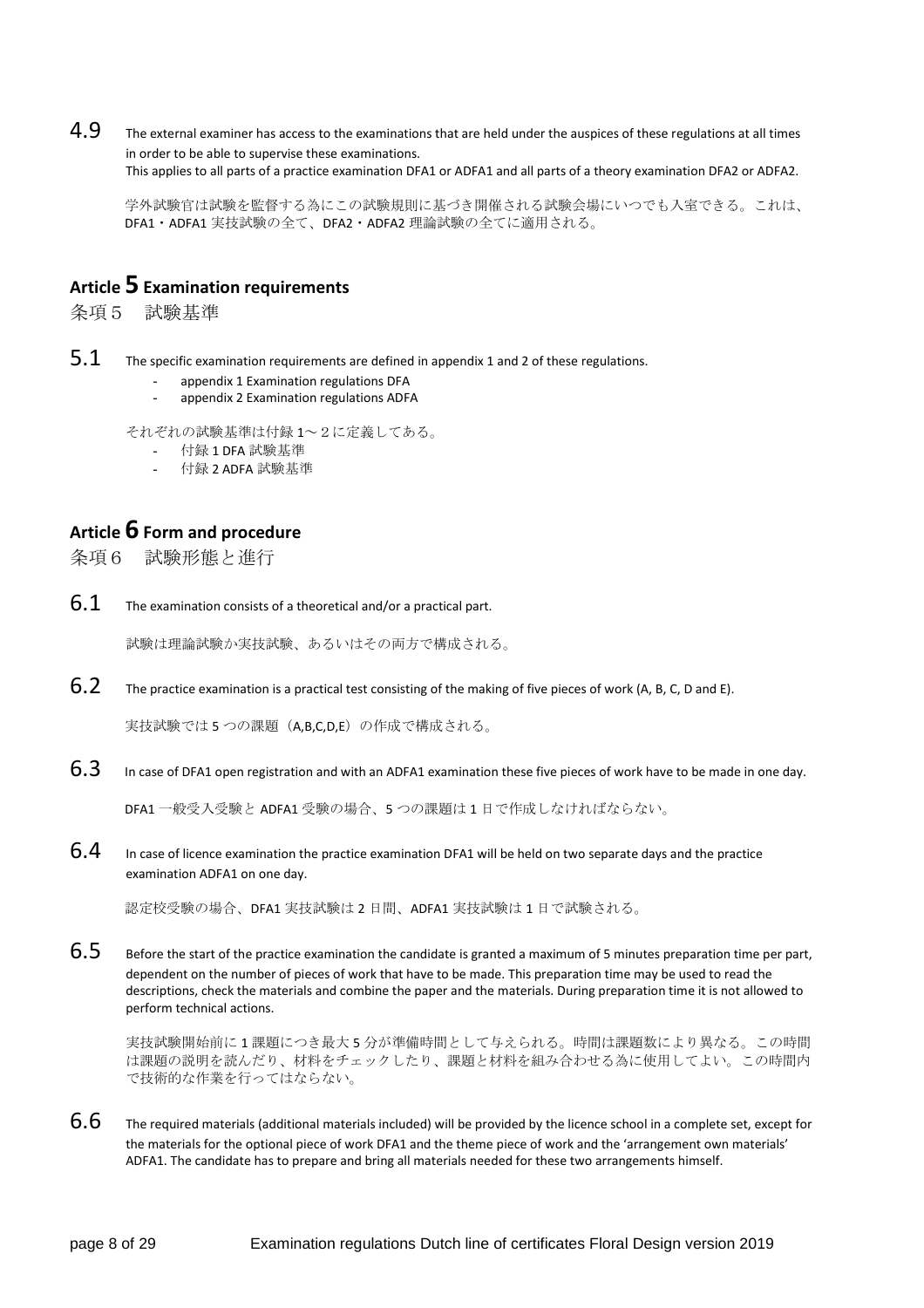The candidate is not allowed to know which materials will be provided before the start of the examination, except for the materials for the optional piece of work/theme piece of work DFA1 and the theme piece of work and the 'arrangement own materials' ADFA1.

必要材料(副素材を含む)は、DFA1 の選択可能なアレンジメントと ADFA1 のテーマ作品を除き、認定校により全 てセットにされて配られる。受験者は上記2つのアレンジメント作成に必要な全ての材料を準備しテスト会場 に持ち込まなくてはならない。DFA1 の選択可能なアレンジメントと ADFA1 のテーマ作品を除き受験者は試験 開始まで使用材料を知ることは禁止されている。

 $6.7$  With the exception of the pieces of work for which own materials may be used according to these regulations, the candidate is not allowed to use any other materials for the making of the examination pieces of work than the materials provided in the way described in article 6.6.

受験者は各自準備の材料を使用する課題を除き、条項 6.6 に従った材料以外を課題作品の作成に使用すること は禁止されている。

 $6.8$  With a licence practice examination a list of materials will be provided not later than the day before the examination to the external examiner, or to Aeres University.

認定校実技試験の場合、材料リストを試験日の前日までに学外試験官または Aeres 大学に提出する。

6.9 In case of open registration (and in case of open re-examination) the candidate needs to provide his own tools and auxiliary materials. In case of a licence practice examination the licence school will instruct the candidate about this.

一般受入受験(及び一般受入再受験)の場合、道具や補助具の準備を受験者本人が行わなければならない。 認定校受験の場合、認定校から受験者に通知される。

 $6.10$  In case of open registration the examination is held at least once per calendar year.

一般受入試験の場合、少なくとも 1 暦年に 1 度実施される。

 $6.11$  If there is sufficient interest the licence school holds examinations at least once a year. If there is insufficient interest it is possible for the candidates to register for the open registration examination, in which case the examination regulations for open registration apply to them.

受験希望者が定数に達すれば、認定校は最低年に 1 度試験を実施する。受験希望者が定数に達しなければ、 受験者は一般受入試験と同等の規定が適用される。

## **Article 7 Marking**

条項7 採点

#### **A Marking theoretical part** 理論試験の採点

 $7.1$  The work made by the candidate is marked and calculated to one decimal place exactly for every examination subject or part by two separately working correctors using the marking standards. In case of a licence school the teachers involved contribute to the marking according to a system drawn up by Aeres University. Aeres University may decide to execute the theory test completely or partly with the use of a test item bank which does the marking digitally.

 受験者の解答は全ての試験課題/パートを2人の採点者によってそれぞれ採点、計算され、採点基準に則って 正確に小数点以下一桁までの点数が与えられる。認定校の場合、Aeres 大学の決定したシステムに従って、講 師が採点を行う。

Aeres 大学は理論試験の全てまたは部分をデジタル採点する試験項目による実施を決定してもよい。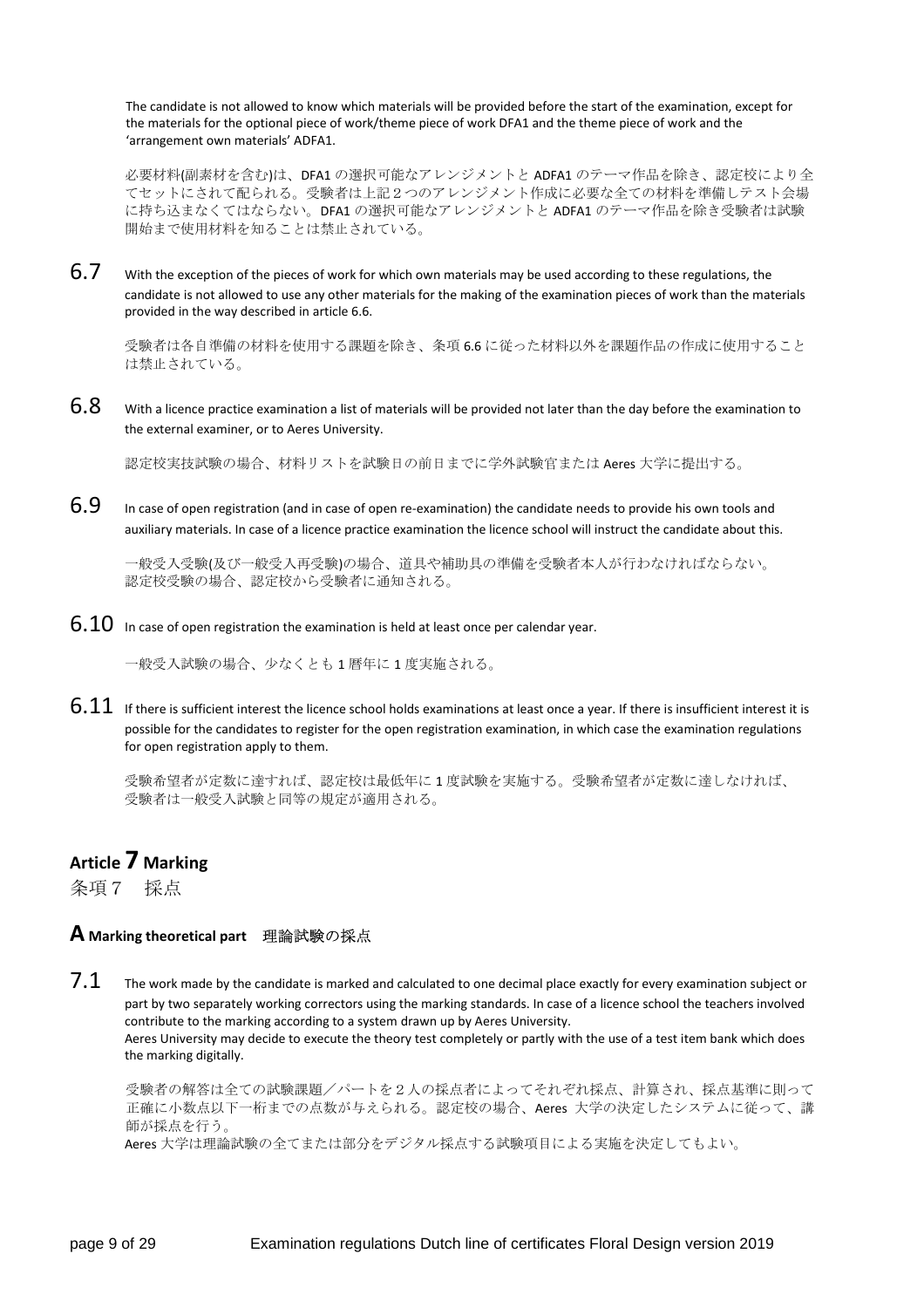7.2 The theory examination board draws up the marking standards for DFA2 and for ADFA2.

理論試験委員会が DFA2と ADFA2 の基本部分の採点基準原案を作成する。

 $7.3$  The marking standards may be adjusted by the theory examination board, if this is necessary due to particular circumstances.

特別な状況により必要が生じた場合はこの採点基準は理論試験委員会により調整されることがある。

 $7.4$  The marks are recorded in mark surveys, which are provided by Aeres University. The completed marks surveys will be sent, if possible digitally, to Aeres University, in order to determine the results of the written part.

点数は Aeres 大学が提供する採点調査に記録される。採点が完了したら筆記試験の結果を決定するために Aeres 大学に、可能であればデジタル情報で、送付される。

7.5 All marks are determined on a scale of 1-10.

全ての得点は 1~10 の段階で決定される。

7.6 If there is a difference of more than 2,0 points in the marking of a written examination piece of work, the piece of work concerned will be marked a third a time by order of Aeres University and Aeres University will determine the definite final mark.

筆記試験の課題の評価間に3点以上差があった場合、その該当課題は Aeres 大学でもう一度採点が行われ、 Aeres 大学が最終的な点数を決定する。

 $7.7$  The final marks for the examination subject are determined by averaging the given marks, whereupon the marks are rounded off to an integer. This is done by rounding off 0,50 or more up and 0,50 or less down. We refer to DFA 8.1/ADFA 7.1 and 7.2 for the rules of determination of the results.

試験課題の最終的な得点は、採点された点数の平均により決定され、その後点数は四捨五入して整数で算出さ れる。0.5 以上は切り上げ、0.5 未満は切り捨てる。試験結果の決定基準に関しては DFA 条項 8.1、ADFA 条 項 7.1 及び 7.2 を参照する。

7.8 Aeres University has the authority to change the frequency of the theory examination to more times a year.

Aeres 大学は理論試験の実施回数を一年に複数回に変更する権限を持つ。

 $7.9$  Aeres University has the authority to completely or partly computerize the marking of the theory examinations at any given moment. If the results are digitally processed only one mark per part will be determined.

Aeres 大学は理論試験の採点を全てまたは部分的にコンピューター化する権限を常に持つ。結果のデジタル化 が進めば各パートの点数が確定される。

#### **B Marking practical part complete examination** 実技試験の採点

 $7.10$  The five pieces of work of the practical part are marked, with the use of a protocol, with an integer on a scale of 1-10 by three examiners, who are appointed by Aeres University in case of open registration.

In case of a licence school examination the examination board appoints one examiner. Aeres University appoints the second examiner. The third examiner is the external examiner.

実技試験の5つの課題は、プロトコル(規約)に則り一般受入試験の場合は Aeres 大学に指名された3人の 試験官によって 1~10 の整数で採点される。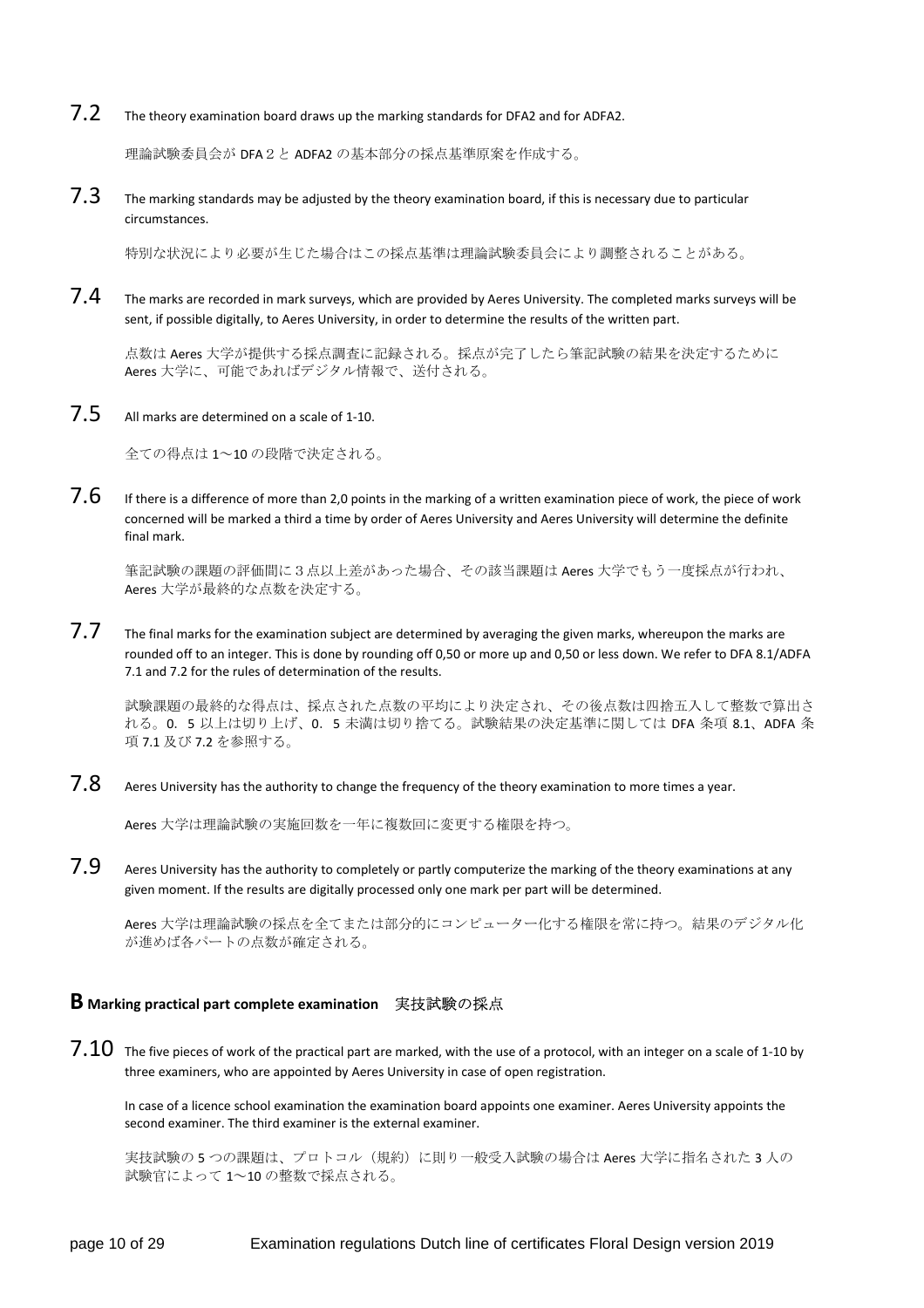認定校で試験が実施される場合、試験委員会は1人目の試験官を指名する。Aeres 大学は 2 人目の試験官を 指名する。3 人目の試験官は学外試験官である。

 $7.11$  Prior to the examination the marking standards are discussed and determined in a meeting of the examination board, the examiners and, if applicable the external examiner, led by the chairman of the day.

試験前に試験委員会の会議において、当日の試験責任者主導で試験官と、可能であれば学外試験官のもとで 採点に関して協議され、確定される。

 $7.12$  If there is a difference in the marking of three or more points the piece of work will be discussed in a joint meeting in the presence of the chairman of the examination board and the external examiner (if present). Only examiners which have a difference in marks of three or more points will take part in this discussion. Only these examiners can change their marks based on the discussion. If during this discussion occurs the difference in marks is based on a so called 'hidden problem', all examiners take part in the discussion and all examiners can change their mark.

In such a re-assessment case the examiners are allowed to uphold their opinion through which a difference of more than three points can remain.

1 つの課題において試験官の評価間に 3 点以上の差があった場合は試験委員会委員長と学外試験官(出席して いる場合)出席の合同会議の中で話し合われる。この討議には、3点以上の差を採点した試験管達だけが参加 し、彼らのみが討議により採点を変えることが出来る。 討議中に点数の違いがいわゆる「隠れていた問題」に基づいている場合、すべての試験官がディスカッション

に参加し、全ての試験官が点数を変更できる。 そのような再審査の場合、試験管は自分の意見を支持することを許可され、3点以上の差を残すことが出来る。

 $7.13$  For everv piece of work the final mark is determined by averaging and rounding off the marks given by the three examiners. This is done by rounding off 0,50 or more up and 0,50 or less down.

全ての課題において最終採点結果は 3 人の試験官の点数の平均から 四捨五入した点数で決定される。それゆ え 0.5 以上は切り上げ、0.5 未満は切り捨てる。

#### **Article 8 Standards for the determination of the result**

条項8 試験結果決定基準

- $8.1$  The final result is determined by Aeres University. 最終試験結果は Aeres 大学によって決定される。
- $8.2$  The candidate cannot appeal to provisional results, which are supplied by the school immediately after the examination.

受験者は試験直後に認定校が出した暫定的な結果に対し、異議申立を行うことはできない。

8.3 The candidate fails, if his results do not meet the determined standards as stated in appendix 1 article 8, respectively appendix 2 article 7. If the results of the failed candidate meet what is stated in appendix 1 article 9, respectively appendix 2 article 8, the candidate will qualify for re-examination.

試験結果が付録 1.条項 8、付録2.条項7にそれぞれ記載されている水準に達しない場合、受験者は不合格 となる。 付録 1.条項 9、付録2.条項 8、それぞれの水準に達している不合格者は再試験の資格を与えられる。

 $8.4$  A candidate who has passed the first part of the DFA1 examination at a licence school, has complete exemption from it.

認定校における始めの試験に合格した受験者は該当部分に関して免除となる。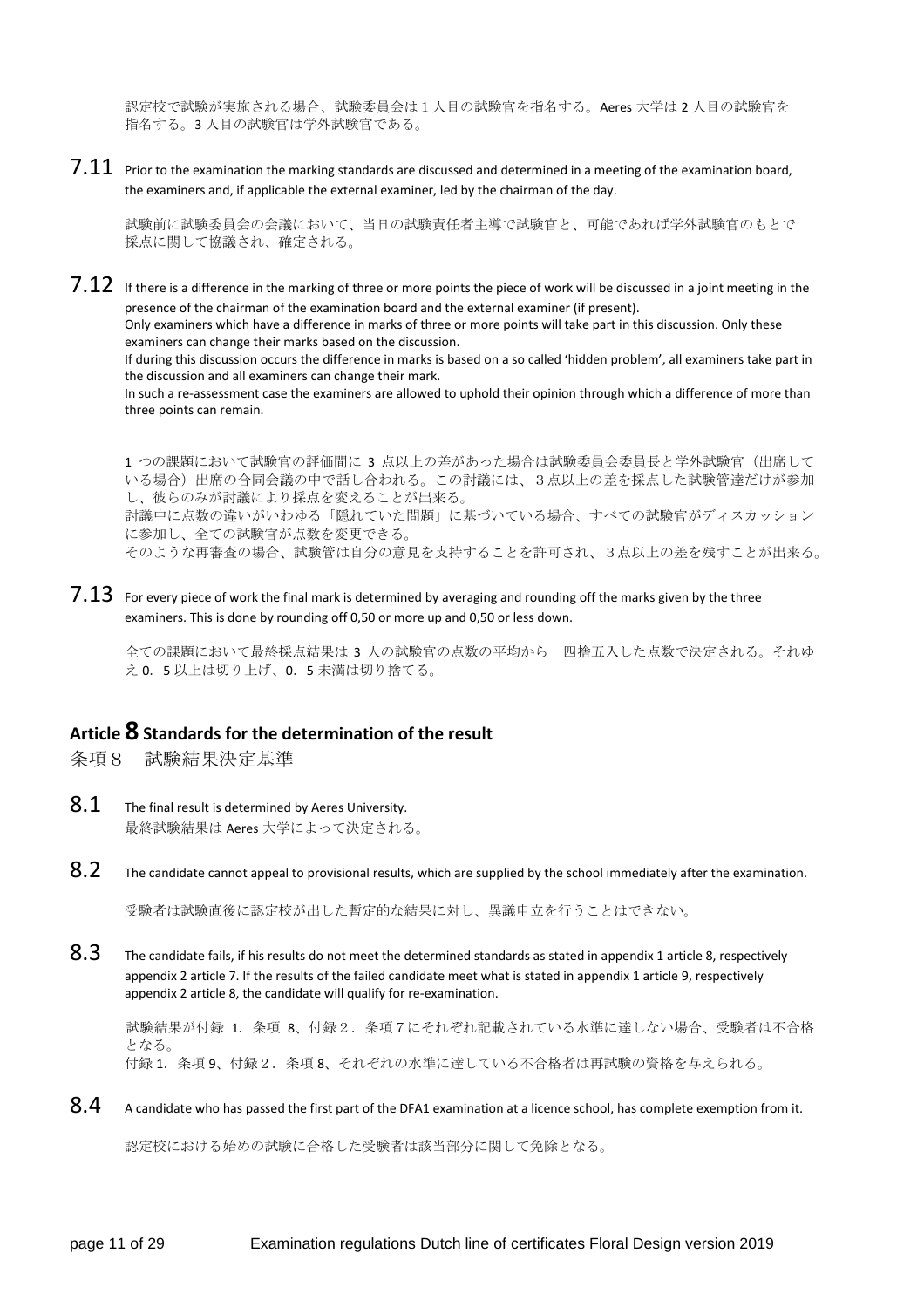### **Article 9 Meaning of the marks**

条項9 試験結果の意味

 $9.1$  The meaning of the marks is as follows:

| $1 =$ very bad          | $6$ = sufficient                                        |             |  |
|-------------------------|---------------------------------------------------------|-------------|--|
| $2 = bad$               | $7 =$ amply sufficient<br>$8 = good$<br>$9 =$ very good |             |  |
| $3 =$ very insufficient |                                                         |             |  |
| $4 =$ insufficient      |                                                         |             |  |
| $5 =$ almost sufficient | $10 =$ excellent                                        |             |  |
| 得点の意味は下記の通りである。         |                                                         |             |  |
| 1=とても悪い                 |                                                         | 6=水準に足りる    |  |
| $2 =  $                 |                                                         | 7=十分に水準に足りる |  |
| 3=水準にはとても足りない           |                                                         | $8 = 1.1$   |  |
| 4=水準に足りない               |                                                         | 9=とても良い     |  |
| 5=十分に水準に足りているとは言えない     |                                                         | 10 = 大変良い   |  |

9.2 The mark 5 is considered insufficient.

5 点は水準に足りないと見なされる。

 $9.3$  The mark 0 (zero) is awarded if the candidate did not take the part or examination subject concerned without having exemption from it according to the regulations.

 規則に則った免除が無いにも関わらず、受験者がそのパートまたは試験課題を受けなかった場合、点数 0 が 与えられる。

#### **Article 10 Re-examinations**

条項10 再試験

 $10.1~\,$  Re-examinations can be taken twice and have to be taken within two calendar years, counting from 1 January of the first calendar year after the examination concerned.

再試験は 2 度受験することができる。ただし 2 暦年以内に受験しなければならない。この暦年とは当該試験後 の 1 月 1 日から数える。

 $10.2$  Re-examinations can be taken as open registration or as licence examination.

再試験は一般受入受験を申し込むか認定校で受験することができる。

 $10.3$  The candidate has to register for the re-examination in accordance with the procedure described in article 2.2.

受験者は条項 2.2 の手続きに従って再試験の申込をしなければならない。

 $10.4$  Re-examinations can only be taken in parts of the examination for which no sufficient mark was obtained. The candidate who has already passed cannot take a re-examination to improve his result.

再試験は水準に足る点数が得られなかった科目のみ受験することができる。すでにその科目を合格している受 験者はその科目の試験結果を上げる為に再試験を受験することはできない。

 $10.5\;$  If an examination subject, in which the re-examination is taken, consists of more than one part, the (re-)examination also concerns all parts of that examination subject. For further information we refer to article 6.

受験する再試験が、2つ以上のパートで構成されている試験科目の場合、(再)試験もその試験科目の全ての パートを課される。詳細については条項 6 を参照。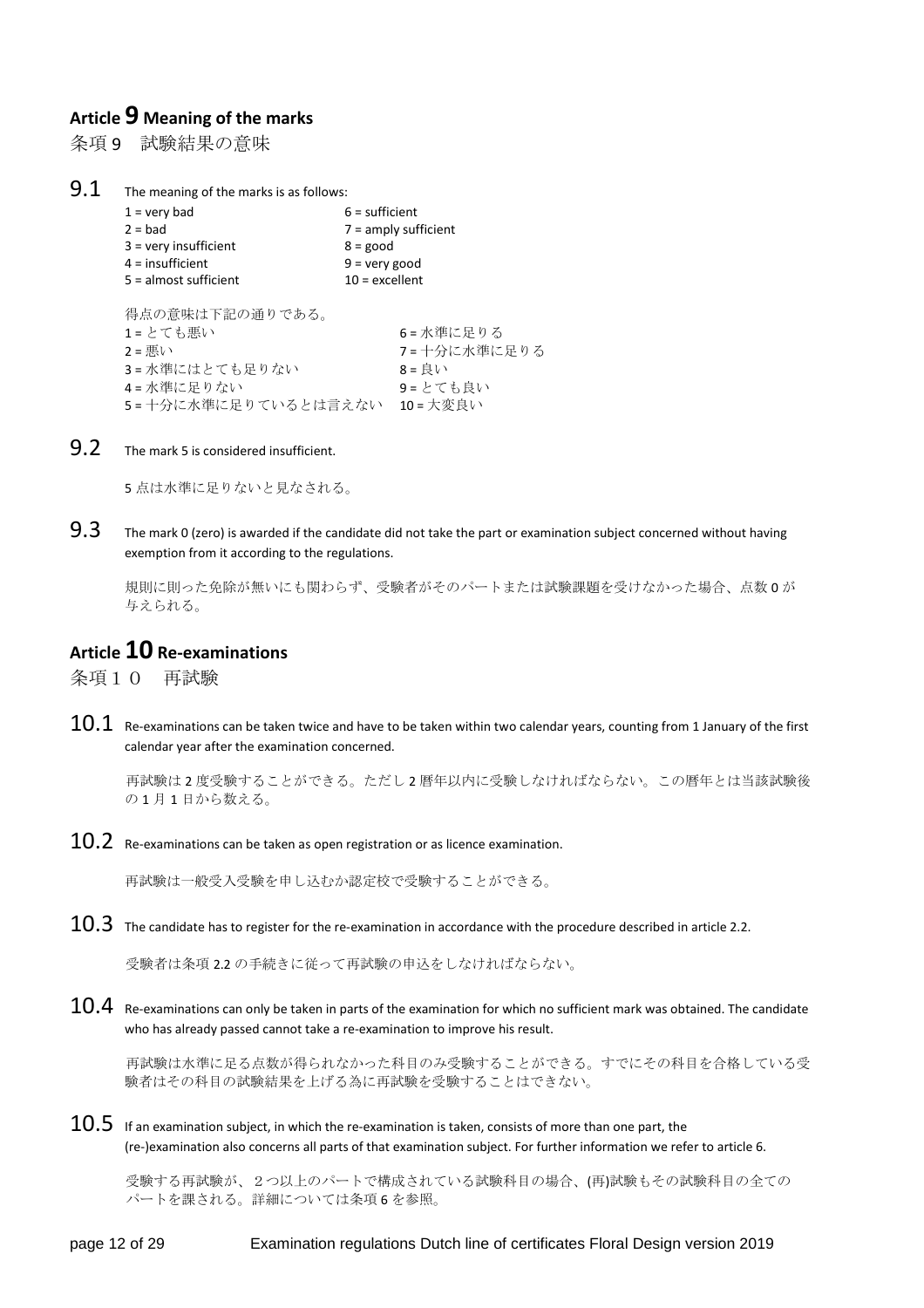$10.6\;$  The mark, awarded after the re-examination for an examination subject – observing what is stated in article 7- replaces the previously obtained mark. The result is then determined in accordance with what is defined in article 8.

条項 7 で述べられている試験科目の再試験で得点された点数は、以前の試験での得点と差し替えられる。 その試験結果は条項 8 での定義に従って決定される。

## **Article 11 Certificate**

条項11 認定証

 $11.1$  The candidate who has passed the parts of an examination concerned (written or practical), receives a certificate, signed by Aeres University on behalf of VBW and an external examiner from trade and industry. In case of a licence school the certificate is also signed by the principal of that school or his deputy. The certificate is only valid after having been signed by the candidate himself.

受験した試験の各パート(筆記試験か実技試験、またはその両方)に合格した者には、VBW の代表としての Aeres 大学と通商産業の学外試験官の署名がされた認定証が授与される。認定校受験の場合、認定証には認定 校の校長またはその代理人の署名も記される。認定証は受験者の署名後に初めて有効となる。

 $11.2$  Certificates and lists of marks are issued or forwarded by Aeres University in principle within four weeks after the determination of the examination results.

認定証、試験結果の書かれた成績表は Aeres 大学自らによって、試験結果の確定後 4 週間以内に発行される。

 $11.3$  The examination results are stored in the archives of Aeres University.

試験結果は Aeres 大学の保管庫に保管される。

 $11.4$  New certificates and/or lists of marks are not issued, except in the event of what is stated in article 11.5. For lost documents Aeres University can issue a declaration in which is stated that the document is obtained by the person involved on payment of the appropriate costs.

認定証や成績表は条項 11.5 に記載の場合を除き再発行されない。紛失の場合、Aeres 大学はその書類が当該者 のものであることを述べた証明書を有料で発行することができる。

 $11.5$  If the certificate or the list of marks contains wrong data as a result of an administrative error made by Aeres University, the candidate must report this to Aeres University and hand in the wrong document within six months after the document was issued. Aeres University will then provide a new document without any charges in accordance with the then current procedure.

Aeres 大学の事務手続きの誤りによって、認定証または成績表に誤ったデータが記載されている場合、受験者 はその旨を書類発効日から 6 ヶ月以内に Aeres 大学に報告し、誤った書類を提出しなければならない。Aeres 大学はその時点に適用される手順に従って、無料で新しい認定証、または成績表を発行する。

 $11.6\;$  In case the error was not made by Aeres University, corrections will only be carried out for the then current charges.

認定証、成績表のデータの記載ミスが Aeres 大学の責任では無い場合には訂正された認定証、成績表はその時 点に適用される金額で有料発行される。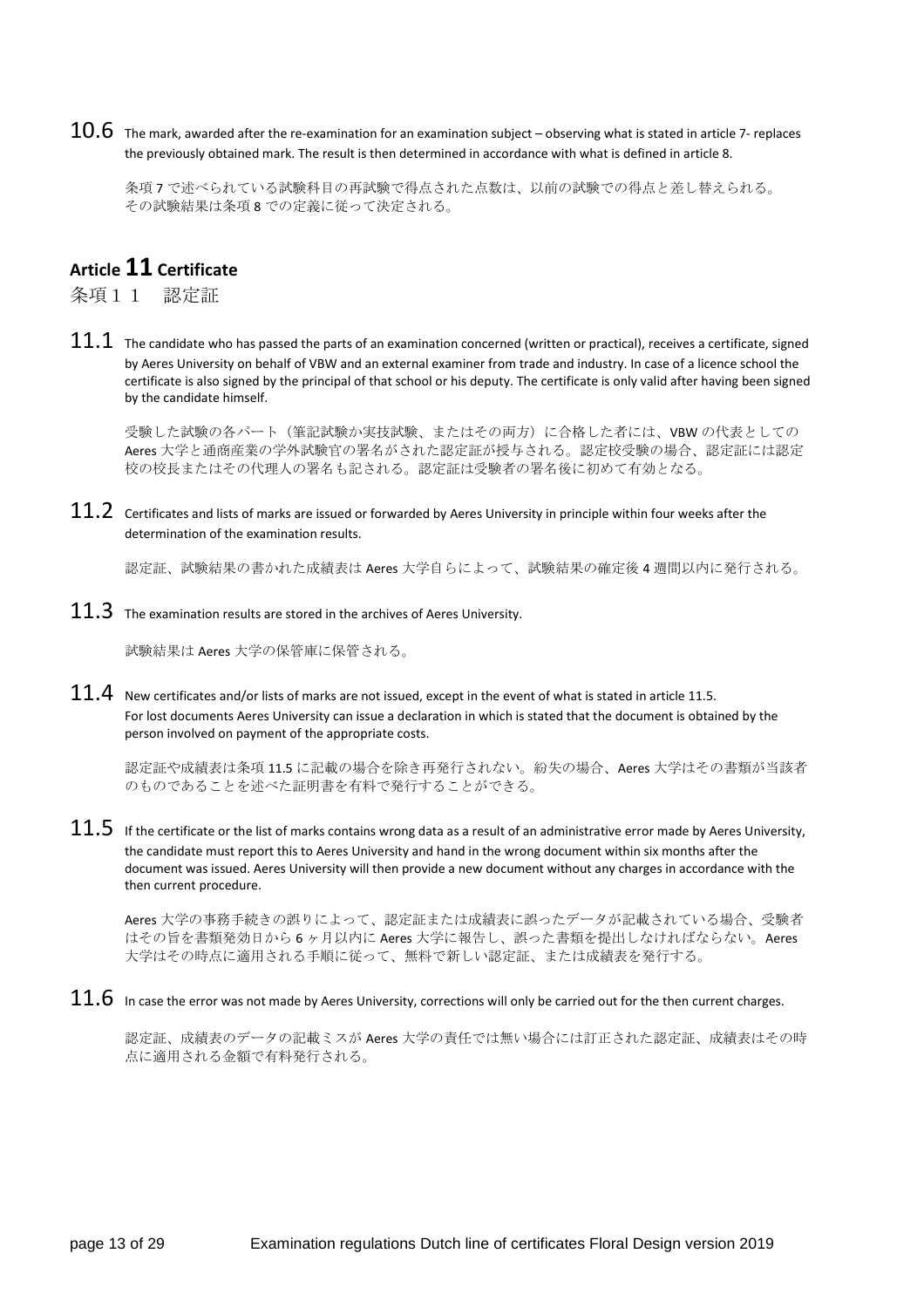## **Article 12 Exemption**

条項12 免除

 $12.1\;$  A failed candidate who is entitled to take re-examination and as a consequence of what is stated in article 8 meets the requirements described in appendix 1 article 8, respectively appendix 2 article 7 for specific parts of the examination, has exemption at re-examination from the parts of the examination he has already passed.

```
The parts of the examination to which this article applies are: 
-Theory DFA2 
-Theory ADFA2 
-Practice DFA1 first part (A/B) 
-Practice DFA1 second part (C/D/E) 
-Practice DFA1 open registration (A up to and including E) 
-Practice ADFA1 
不合格となったが、付録1.条項8、付録2.条項7それぞれに記載の試験特別項目の条件を満たし、再受験
 資格を持つ受験者は再試験の際すでに合格した部分は免除となる。
この条項に該当する試験を下記に示す。
-理論 DFA2 
-理論 ADFA2
-実技 DFA パート1 (課題 A/B)
-実技 DFA パート2 (課題 C/D/A)
-一般受入受験の実技 DFA1 (課題 A から E)
```
 $12.2$  If the candidate thinks he has a right to complete or partial exemption on the basis of previously obtained certificates/modules a request for exemption needs to be sent along with registration to Aeres University, enclosing the documents on the basis of which the exemption is asked.

受験者が以前に取得した資格/モジュールによって自身が完全免除または部分的な免除に値すると考える場合 、Aeres 大学に免除を要求する根拠を表す書類と共に免除申請を行わなければならない。

 $12.3$  Exemptions can only be given by Aeres University.

免除は Aeres 大学のみによって与えられる。

## **Article 13 Special regulations**

条項13 特別規則

-実技 ADFA1

 $13.1\;$  Candidates who cannot finish the examination within the specified time due to a handicap and/or ailment may send a motivated request for extra time to take the examination and/or extra break time during the examination together with an appropriate medical statement to Aeres University.

身体障害などのため指定時間内に試験を終了することができない受験者は Aeres 大学に医者の診断書を提出し 試験時間や休憩時間の延長を要求することができる。

 $13.2$  Such requests will be dealt with within four weeks after submission by Aeres University.

試験時間延長の要求が Aeres 大学に届いてから 4 週間以内に決定される。

 $13.3$  Requests for extra time and/or extra break time will be assessed individually. Aeres University may charge the local external examiner of the examination with the final assessment.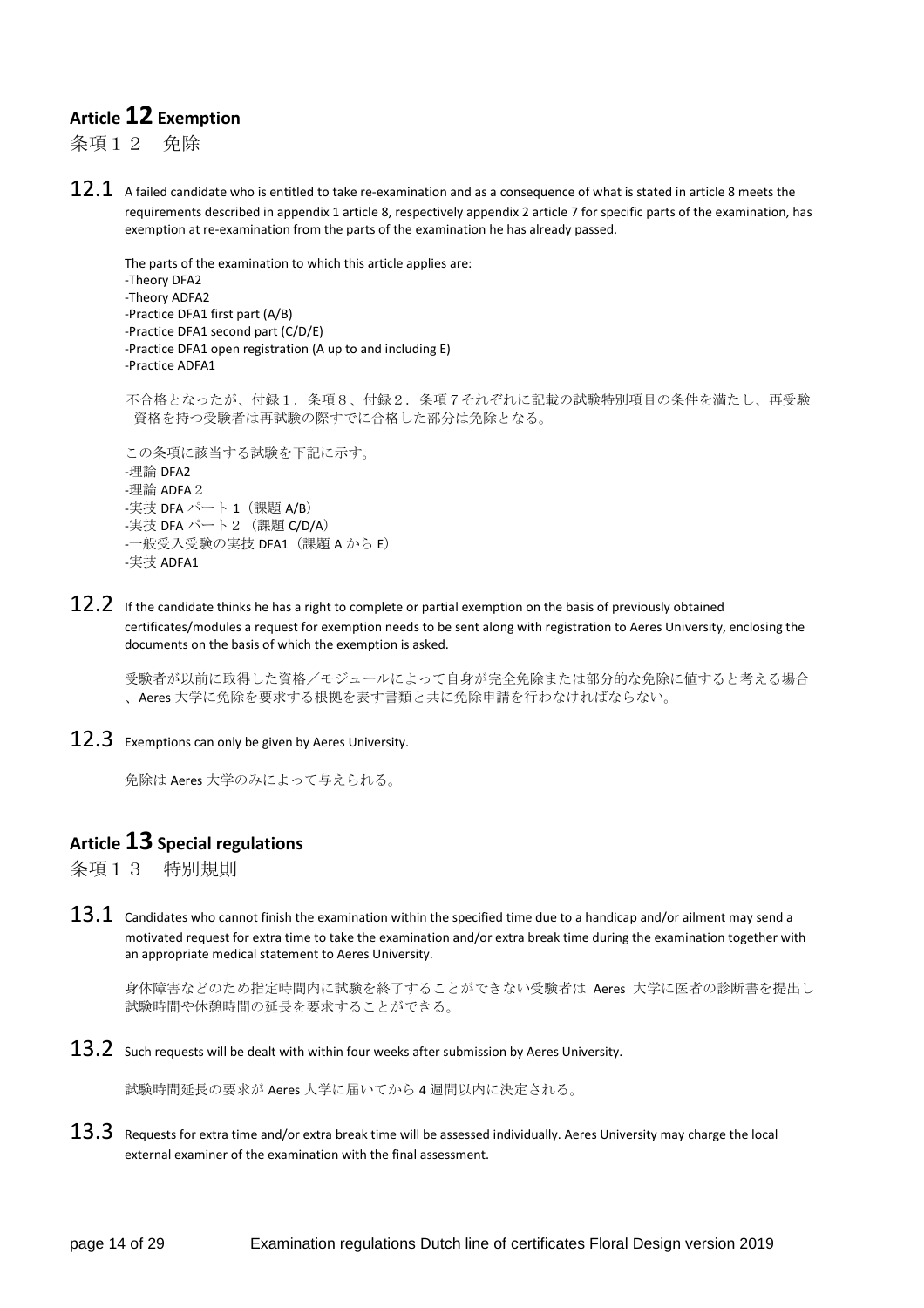試験時間延長の要求は、各人の状態により査定される。Aeres 大学は、その個人の受験地の外部試験官に最終 査定を委ねることができる。

 $13.4\;$  Such requests may be complied with as far as the examination timetable at the location allows this with extra break(s) and/or extra working time. The extra time granted may not exceed 25% of the examination time per examination subject/part.

この要求は、受験地の試験時間割の範囲内で可能な限り受け入れられる。しかし、延長時間は試験 1 パート/ 1 課題につき最長試験時間の 25%とする。

 $13.5\;$  In cases of a limited knowledge of the English language or a serious form of dyslexia it is possible to take the theoretical part of the examination orally, after a written request for this has been complied with. This is only possible with an open registration. The extra costs for the candidate amount to €150, - independent of the number of subjects to be taken.

英語能力が低い場合、または重度の難読症を患っている場合は、書面による依頼を受理されたら理論試験を 口頭で受験することができる。これは一般受入受験のみに適用される。この場合の追加受験費は課題の数とは 関係なく€150 である。

 $13.6\;$  A request for extra time, extra break time or for an oral examination which is not accompanied by the required documents in support of the request, will not be dealt with.

受験時間延長や口頭受験を依頼する場合、医者の診断書などの証明書類がなければ、その依頼は受理されない

## **Article 14 Appeal**

条項14 意義申し立て

 $14.1$  No appeal is possible against the result of the practice examination.

実技試験の結果に対しては異議申し立てを行うことは出来ない。

 $14.2$  The candidate may lodge an appeal against a decision taken by Aeres University in regard to the organization of the examination, with Aeres University within 30 days after receiving the official result. This appeal should be well-founded with facts. The appeal should be send c.c. to the license school involved in the organization of the examination concerned.

受験者は、Aeres 大学の決定に対して試験機関の決定に従って、試験結果を受取った後 30 日以内に異議申立て を行うことができる。この異議申し立ては事実に基づいて十分に根拠があるべきである。意義申し立ては、こ の試験組織に関与する認定校を C.C.に入れ、送信すること。

 $14.3$  The appeal will be considered and judged by a commission of appeal set up by Aeres University in principle within 30 days after receipt.

異議申立ては、試験結果を受取った後 30 日以内に Aeres 大学によって設置された異議申立て委員会の原則に従 って、審理され判定される。

 $14.4$  The commission of appeal consists of one representative from trade and industry and one representative from floral design education with an external examiner as chairman.

異議申立て委員会は、通商産業の代表1名、花デザイン教育の代表 1 名、委員長として学外試験官1名によっ て構成されている。

 $14.5$  The verdict of the commission of appeal is binding.

異議申立て委員会の決定は拘束力を有する。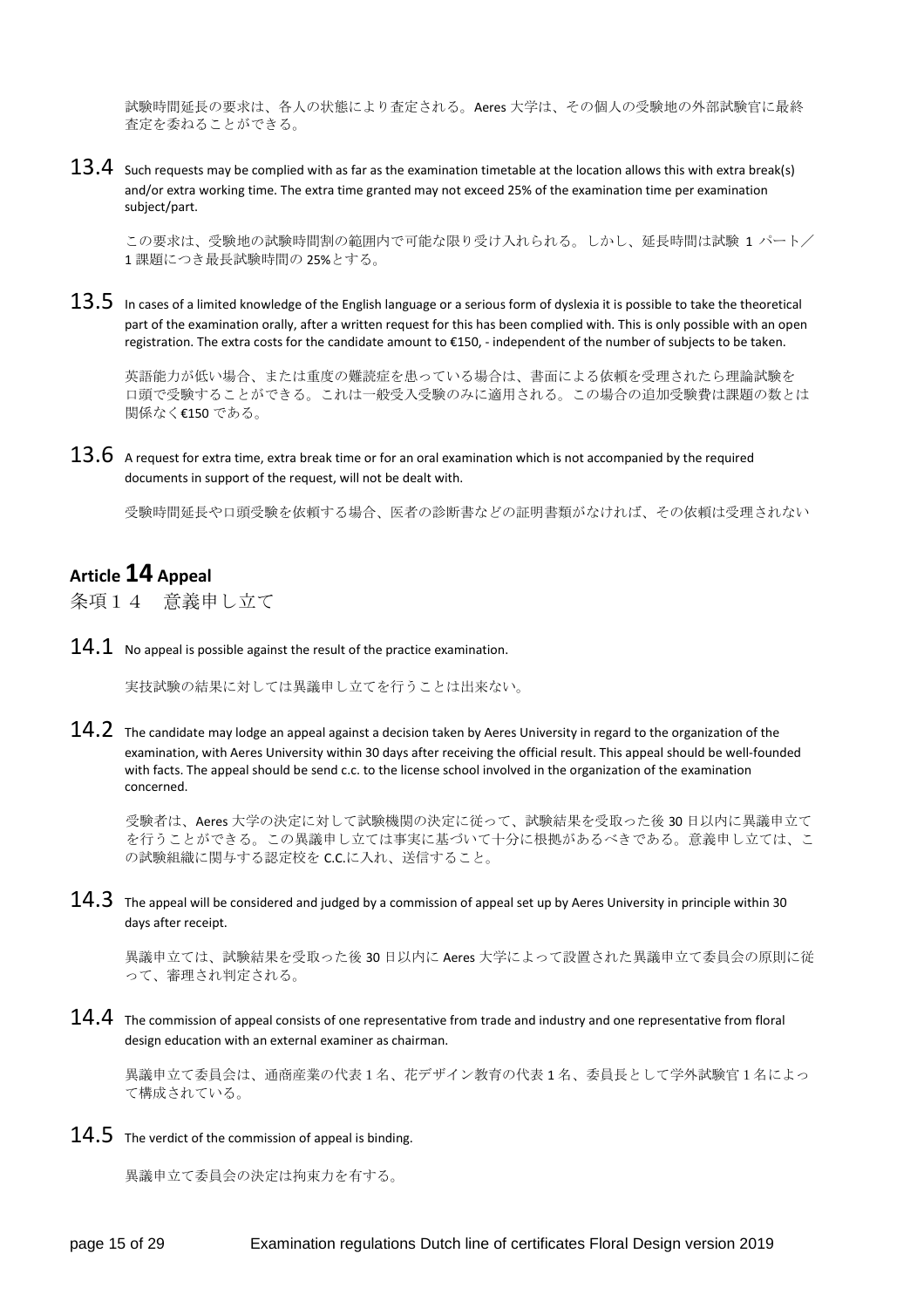## **Article 15 Sundries**

条項15 雑則

 $15.1\;$  Everyone who is involved in the execution of these examination regulations and has data at his disposal of which he knows the confidential nature or can reasonably assume the confidential nature, and who is not already obliged to secrecy with regard to such data by virtue of his office, profession or legal regulation, is obliged to secrecy with regard to such data, except when he is obliged to publication on the grounds of legal regulations or when the necessity for publication results from his task in the execution of these examination regulations.

下記の者は秘密遵守の義務がある。この試験規定の履行に関わった者、また秘密文書である書類や秘密文書と して取り扱わなければならないと考えられる書類のデータを所有している者。業務に従事している者、法律的 に秘密遵守の義務のある職業の者。 しかし、法律により公開を義務づけられた場合やこの試験規定を 作成す るにあたって公開する必要があった場合はこの限りではない。

 $15.2\;$  In all cases not covered by these regulations or if it is considered necessary to deviate from these regulations, the external examiner decides, in case of licence examinations in consultation with the principal of the licence school or his deputy and if possible after consultation with Aeres University in such cases that do no allow any delay. Licence schools are not permitted to deviate from these regulations without the approval of an external examiner or Aeres University.

この規定が守られない場合や何らかの決定を下す為に規定の逸脱が必須な場合、学外試験官が決定を下す。認 定校受験の場合、校長またはその代理人との協議の上、また可能であれば時間の猶予がない状況で Aeres 大学 との協議の上で決定を下す。認定校は学外試験官または Aeres 大学の許可無く規定を逸脱することは認められ ない。

 $15.3$  Aeres University decides in situations that allow the decision about the measures to be taken, to be made afterwards.

後日、対策について決定を下さなければならない状況が生じた場合、Aeres 大学が決定を下す。

 $15.4$  These examination regulations with appendixes are valid from 1 January 2019.

付録を含むこの試験規定は 2019 年 1 月 1 日から有効。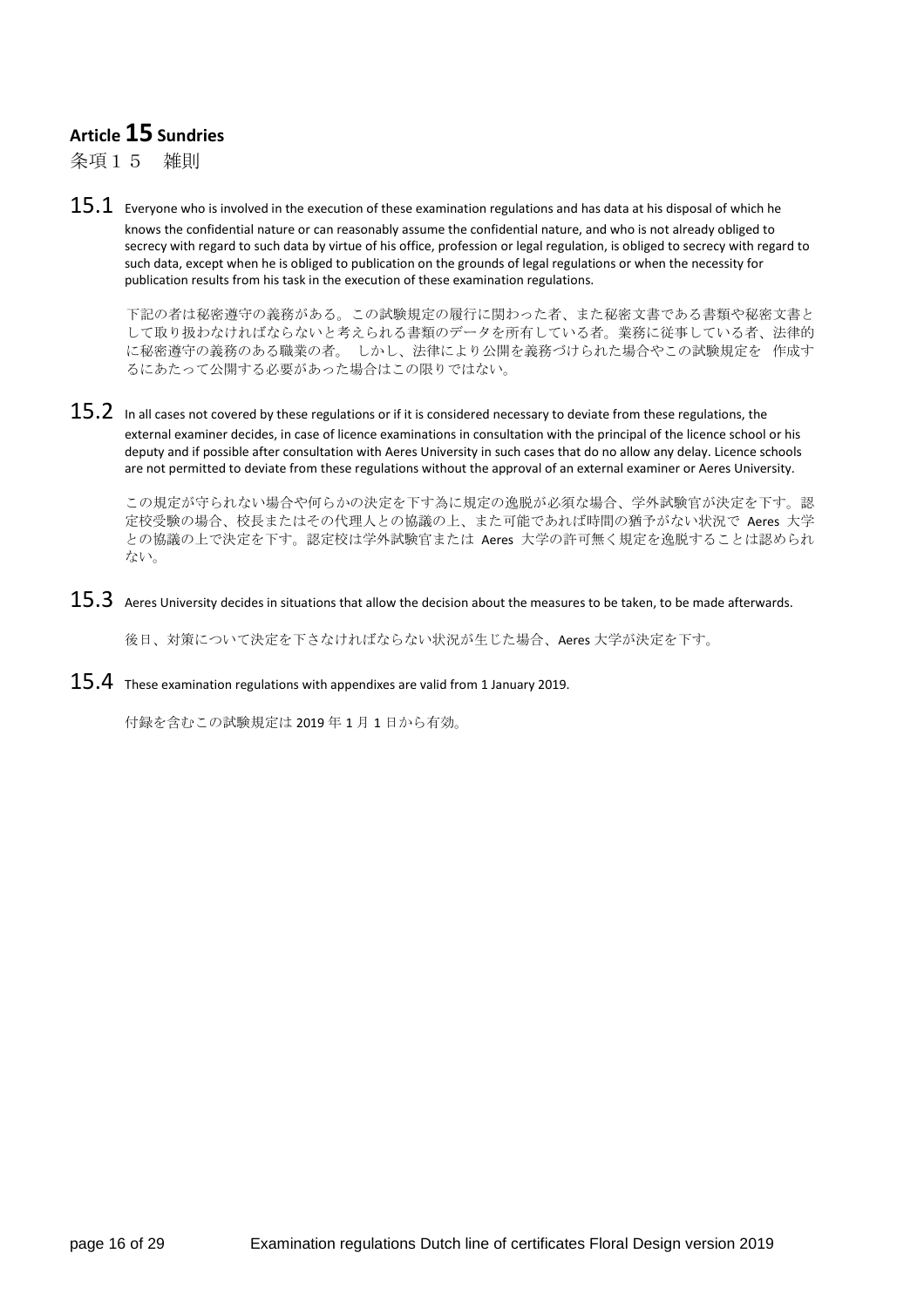#### **APPENDIX 1: EXAMINATION REGULATIONS DFA**  付録1:**DFA** 試験規則

## **Article 1 Content DFA examination**

条項1 DFA 試験基準

 $1.1$  The examination requirements are taken from the Nederlandse Diplomalijn Bloemschikken. The requirements are related to the basic skills which a Dutch flower arranger/composer needs to possess, in order to be acknowledged as such.

試験基準は Nederlandse Diplomalijn Bloemschikken によるものである。この基準はオランダのフラワーアレンジ ャー/デザイナーとして認定されるために有すべき基本的スキルに合致するものである。

#### $1.2$  For the practical part of DFA1 the requirements are aimed at:

- 1. being able to arrange compositions from plant and non-plant materials, geared to a good application, composition, use of colours and symbolism with the application of basic techniques such as wire techniques, binding techniques, floral foam techniques and gluing techniques. The compositions have to be transportable.
- 2. knowledge of use, application and tending of normal flowers, (parts of) plants which can be found in the everyday professional practice, aids and appliances, (dead) materials, composition and use of colours, necessary to make the pieces of work for the examination in a responsible way.

実技 DFA 1 及び 2 の必要条件は:

1. ワイヤリング、バインディング、フローラルフォーム、グルーイング等基本的なテクニックを使用して、 応用、構成、色使い及びシンボリズムを組み合わせ植物または植物以外の材料を用いたアレンジメントを作成 することができること。作品は移動可能であること。

2. 専業者が日常的に行い、また試験課題を正しく作成するために必要な花、植物(の部分)、補助用具、( 無機)材料の使用方、応用、処理、配置及び色使いに関する知識。

- $1.3$  For the theoretical part of DFA2 the requirements are aimed at:
	- 1. knowledge of names of plants (spelling included), properties and the commercial value of flowers and plants and arrangements composed from those flowers and plants.
	- 2. knowledge of use, application and tending of flowers and (parts of) plants, aids and appliances and (dead) materials which are considered common in the flower arranging business.
	- 3. knowledge of style, composition and form, colours and symbolism, and in particular, knowledge of the art history movements, as far as those are directly related to the professional practice.
	- 4. knowledge of the flower retail trade in general and of business economical and sales promoting aspects specific for the flower arranging business. These also include budget planning and estimating, as well as knowledge required for efficient management of this business.

理論試験 DFA2 の必要条件は:

- 1. 花や植物の名称(スペルを含む)、それらの花や植物によって作成した作品の特性、その価値を商業的に 評価する知識。
- 2. フラワーアレンジ業界で現在主流とされている、花や植物(植物の部分も含む)、補助具、(無機)材料 の使用、応用、処理に関する知識。
- 3. スタイル、構成、フォーム、カラー、シンボリズムの知識、そして特に専業と直接的な関係がある美術史 の知識。
- 4. 花の小売業に関する一般知識やフラワーアレンジ業界特有の事業、経済、販売促進の知識。コスト計算、 見積もりも含む。この業界の効率的な経営の知識も含む。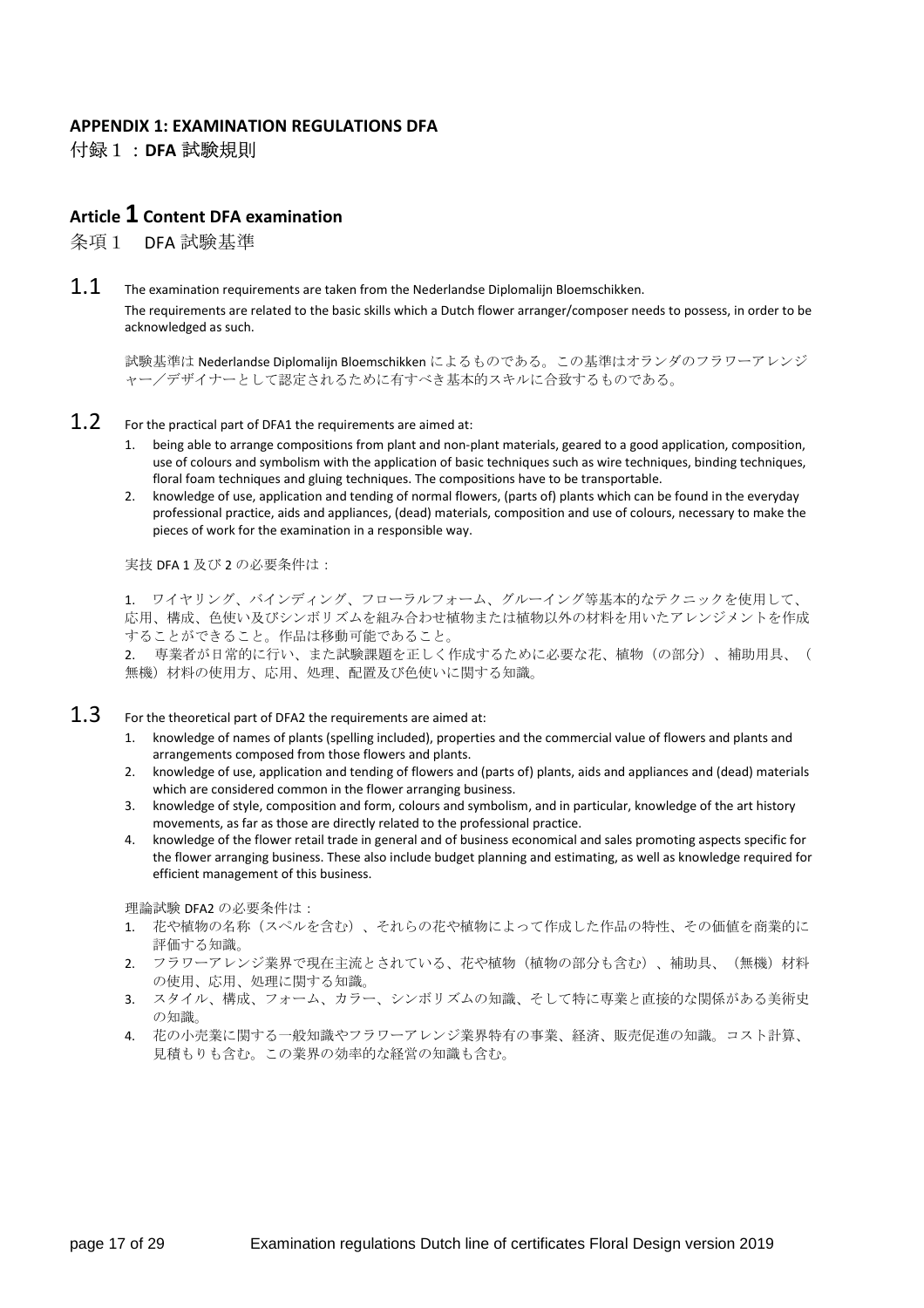## **Article 2 Form Practice examination**

条項 2 実技試験形態

2.1 The examination is a practical test which consists of the making of five pieces of work (A, B, C, D and E). The DFA licence school is allowed to examine the first two practical parts (A and B) independently during the training under the authority of the examination board of the licence school. Three pieces of work (C, D and E) are examined at the end of the training, after parts A and B have been passed, under supervision of Aeres University.

この試験は5課題(課題AからE)の作成で構成される実技試験である。DFA 認定校は最初の2課題(課題 A,B) をその認定校の試験委員会の権限のもと、それぞれコース中に試験することができる。3課題(課題 C.D.E)は AB に合格後 Aeres 大学監督のもとコースの最後に試験される。

2.2 In case of open registration these five pieces of work have to be made in one day.

一般受入受験の場合、この 5 課題は一日で作成しなければならない。

 $2.3$  For the making of the two pieces of work (A and B) at the licence school 75 or 90 minutes are available. For the making of the three pieces of work (C, D and E) at the end of the training 150 or 165 minutes are allowed. In case the subject bridal bouquet with a wire and/or glue technique is part of the examination 10 minutes extra examination time is added to finish the handle of the bridal bouquet with ribbon. The total amount of time available for the two separate parts of the examinations is always 240 or 250 minutes.

In case of open registration the complete practice examination is taken in one day on which the total amount of time available is also 240 or 250 minutes.

認定校では、2課題(課題 A,B)の作成に制限時間が 75 分または 90 分与えられる。3課題(課題 C,D,E)の作 成には制限時間 150 分または 165 分が授業の最後に与えられる。もし試験課題の中に、ブライダルブーケ課題 でテクニックがワイヤーとグルー、もしくはどちらか があった場合、ブーケのハンドルをリボンで仕上げる ために10分の時間延長が認められる。2 回の試験の合計制限時間は必ず 240 分もしくは 250 分となる。 一般受入申込の場合、実技試験の全科目は一日で行われ、制限時間は 240 分もしくは 250 分である。

 $2.4$  The examinations are compiled in such a way that at least three different techniques, colour combinations and design principles are used.

To compile the examinations a choice is made from the following subjects:

- 1. hand tied bouquet
- 2. bridal bouquet
- 3. corsage
- 4. funeral spray
- 5. dish/bowl arrangement
- 6. vase arrangement
- 7. uncomplicated object decoration
- 8. wall decoration
- 9. optional piece of work object decoration

table decoration wall decoration

The subjects hand tied bouquet and optional piece of work are part of each practical examination.

For the optional piece of work, for which 60 minutes are available, the candidate has to make his own choice from the subjects 'object decoration', 'table decoration' or 'wall decoration'. The candidate has to adhere to the assignment as formulated in the DFA1 matrix.

この試験は最低3つの異なるテクニック、色合わせ、デザインが含まれるよう組み合わされる。

試験の組み合わせは下記の課題の中から選ばれる:

- 1. ハンドタイドブーケ
- 2. ブライダルブーケ
- 3. コサージュ
- 4. 葬儀用アレンジメント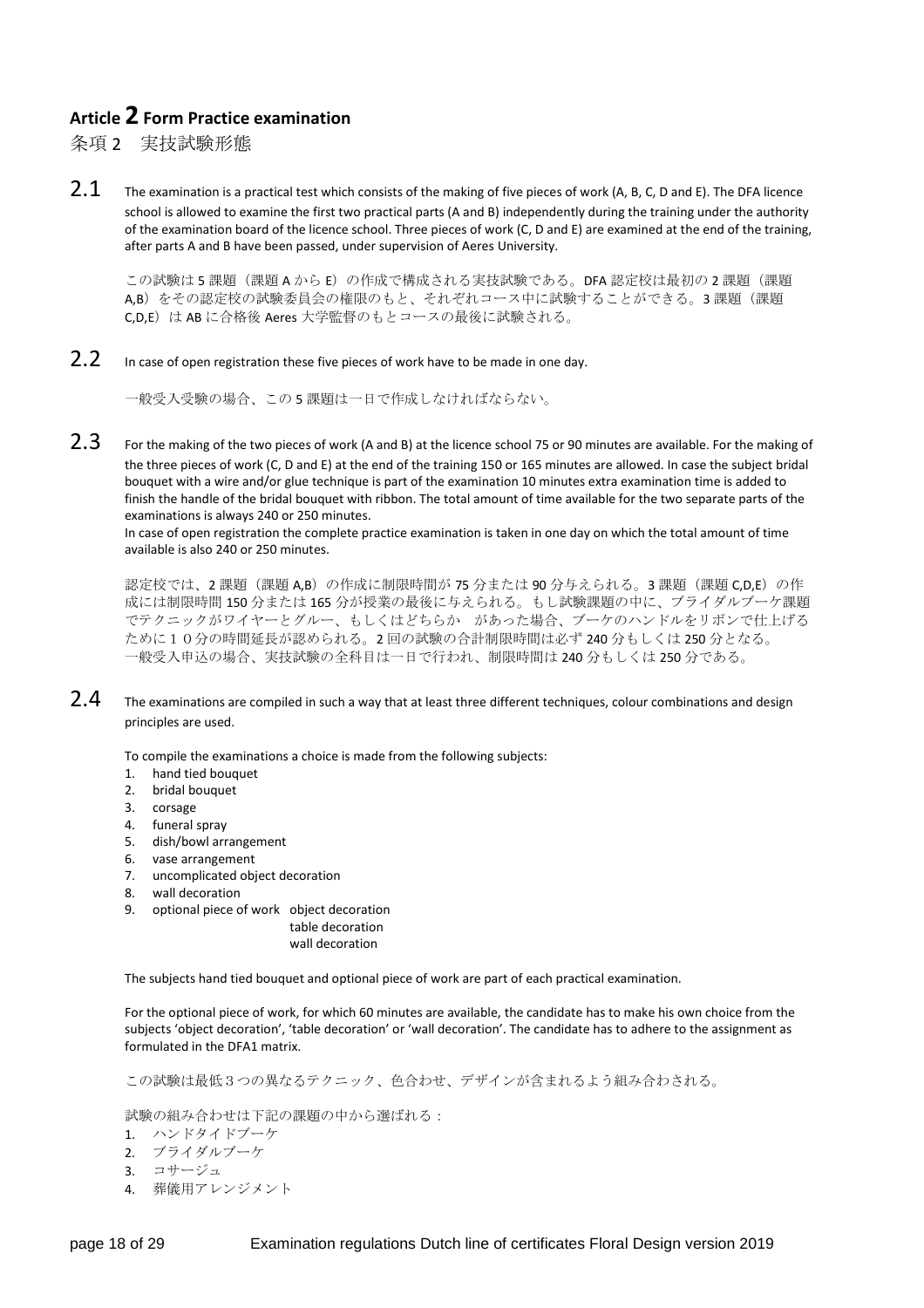- 5. ディッシュアレンジメント
- 6. ヴァースアレンジメント
- 7. シンプルなオブジェクトデコレーション
- 8. ウォールデコレーション
- 9. 選択可能なアレンジメント オブジェクトデコレーション

テーブルデコレーション ウォールデコレーション

ハンドタイドブーケと選択可能なアレンジメントはそれぞれ実技試験の一部である。

制作時間が 60 分の選択可能なアレンジメントについては、「オブジェクトデコレーション」「テーブルデコ レーション」「ウォールデコレーション」の中から受験者自身が何を作成するかを決める。 受験者は DFA1 マトリックス(課題一覧表)に掲載の組み合わせを守ること。

## **Article 3 Procedure Practice examination**

条項3 実技試験の進行

 $3.1$  Article 6 from the general part of these regulations applies in full to the DFA1 practice examination. Apart from that, the regulations in this appendix apply to it.

一般条項6が全て DFA 実技試験に適用される。それ以外はこの付録の規則を適用する。

 $3.2$  The candidate may not be informed about the subjects of the practice examination any earlier than 14 days before the examination is held. The candidates who take the examination at one location on the same day, will make the same pieces of work, with the exception of the candidates taking re-examination. The candidates taking re-examination make a piece of work of the same subject as the one on the examination which they failed, but possibly a different variety of it, with the exception of the optional piece of work. For that the candidate has to choose a different subject from the optional pieces of work.

受験者は試験日の 14 日前迄に試験内容を知らされることはない。同じ会場で同じ日に受験する受験者は同じ 課題を作成する。再試験の場合は例外とする。再試験の受験者は再試験となった課題を作成するが異なるバリ エーションとなることもある。選択可能なアレンジメントの場合は例外である。その場合、受験者は選択可能 なアレンジメントの異なるバリエーションを選ばなくてはならない。

 $3.3$  At the start of the examination the candidate will receive an extensive description of the pieces of work to be made. This description will stay undisclosed until the moment the chairman of the examination board gives the signal to start the examination.

試験開始時に受験者は課題についての詳細な説明書を受取る。この説明書は試験委員会委員長が試験開始の合 図を出すまで読んではならない。

 $3.4$  For the optional piece of work candidates have to take the materials including the bases they need themselves. Concerned the preparation of these materials and bases it is not allowed to use plant materials in the bases that are visible in the finished piece of work.

 In case of the wall decoration the non-vegetable construction must be constructed from separate parts in the time available for the exam.

 The candidates prepares the subject description of the optional piece of work. For this on a copy of the relevant page out of the DFA1 matrix the candidate marks his choice of subject and if relevant the choice of design. This subject description is handed over to the delegate. Only when all the subject descriptions of the optional piece of work are handed in by the delegate the judging can start.

選択可能なアレンジメントに必要な材料(ベースも含む)は受験者が自身で持ち込まなくてはならない。それ らの材料の準備に関して、作品が完成した時にベースにした植物素材が見えてはいけない。 ウォールデコレーションの場合、非植物素材のコンストラクションは、バラバラの状態からスタートし、制限

時間内に組み立てられなければならない。 受験者は選択可能なアレンジメントに課題の詳細を添付すること。これに DFA1マトリックスから関連する箇 所をコピーし、課題と選んだデザインをマークする。

選択可能なアレンジメントの課題詳細が全て学外試験官に渡されてから審査が開始できる。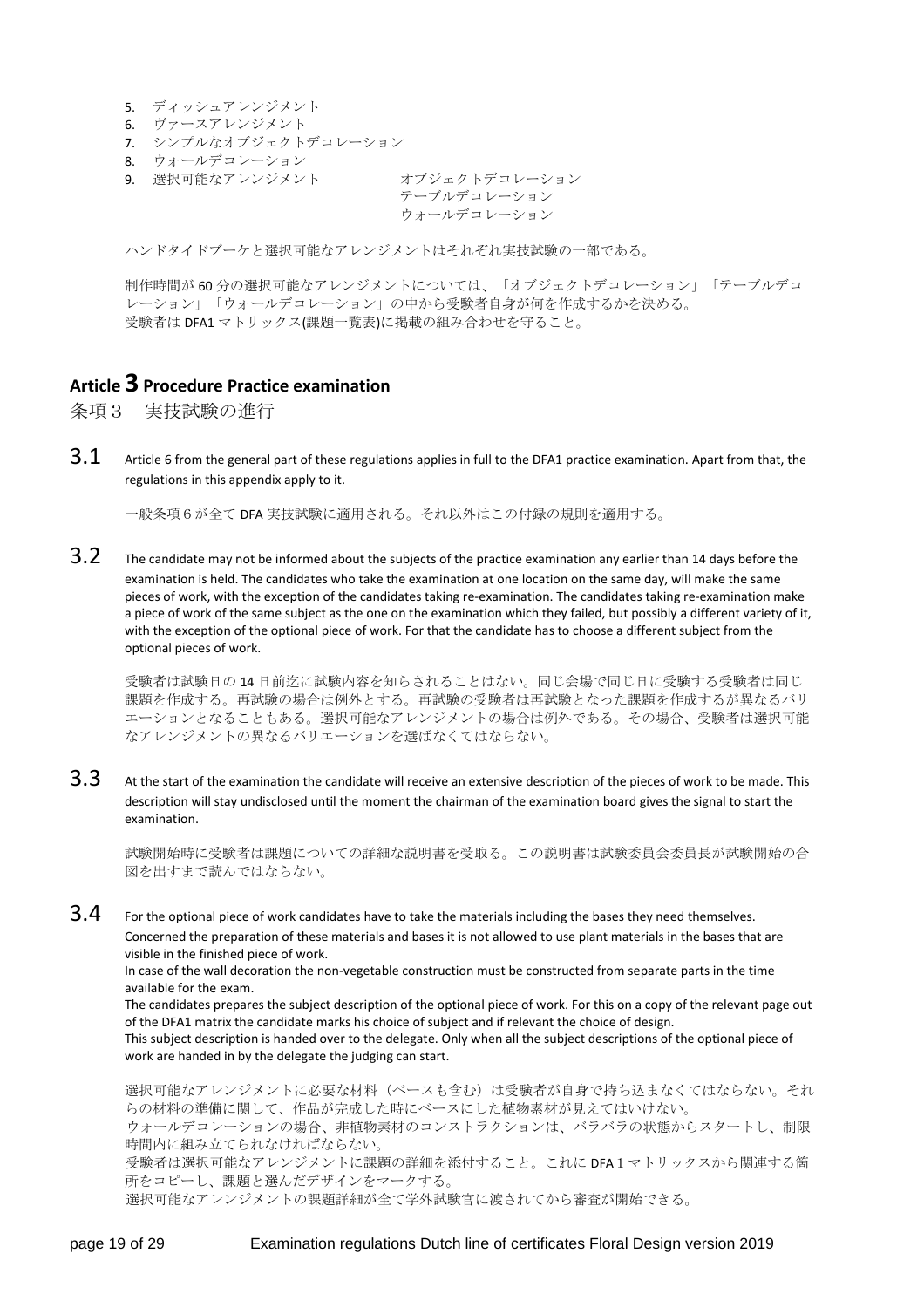#### **Article 4 Marking the Practice examination**

条項4 実技試験の採点

 $4.1$  The marking of the first part of the practice examination (A and B) at a licence school is marked and calculated using a protocol under the authority of the licence school by three examiners from which at least one is a representative of trade and industry and is on the list of examiners made by Aeres University.

実技試験第一部(課題 A,B)は、認定校ではプロトコル(規約)に従ってその学校から選出された最低 3 人の 試験官によって採点される。試験官のうち最低 1 人は通商産業の代表で Aeres 大学作成の試験官リストに記載 されていること。

 $4.2$  The second part of the practice examination (C, D and E) is marked and calculated using a protocol by three examiners. Aeres University appoints one examiner. The examination board of the school appoints the second examiner. The third examiner is the external examiner.

実技試験第二部(課題 C,D,E)は、認定校ではプロトコル(規約)に従って3人の試験官によって整数で採点 される。Aeres 大学は 1 人の試験官に権限を与える。認定校の試験委員会は2人目の試験官を指名する。3 人 目の試験官は学外試験官である。

 $4.3$  In case of open registration Aeres University appoints the three examiners for all parts.

一般受入受験の場合、全てのパートにおいて Aeres 大学が 3 人の試験官に権限を与える。

 $4.4$  The pieces of work are marked with an integer from 1 up to and including 10. If the technical skills are assessed to be insufficient, the mark 5 is the highest mark the piece of work may be marked with. In order to calculate the mark for the two corsages, each examiner gives a mark for each of the two corsages. The examiner then calculates the average of these two marks by weighing the marks for both corsages equally. The average must be expressed as an integer.

課題は 1 から 10 までの整数で採点される。技術が不十分と評価された場合その作品が得る得点は最高で5と なる。2つのコサージュの得点算出は、各試験官が 2 つのコサージュそれぞれに採点をする。試験官はその後 両方のコサージュの点数を比較し 2 つの点数の平均を算出する。平均は整数で表記すること。

## **Article 5 Form Theory examination**

条項5 理論試験の形態

 $5.1$  The theoretical part of the examination DFA2, which can be held in digital or in written form, consists of four examination subjects. The subject 'knowledge of assortment' is divided into two parts.

| The subjects/parts with the set examination times are:                  |            |
|-------------------------------------------------------------------------|------------|
| 1. Business administration                                              | 45 minutes |
| (shop presentation, shop layout, sales promotion, budget planning)      |            |
| 2. Aesthetic design                                                     | 45 minutes |
| (principles of composition, design and colours, movements)              |            |
| 3. Knowledge of assortment                                              | 60 minutes |
| theory nomenclature, dictation (with a total of 30 words)<br>a.         |            |
| knowledge of plants (50 specimens with a total of 100 words)<br>$b_{1}$ |            |
| 4. Professional knowledge                                               | 45 minutes |
| (general professional knowledge and advice)                             |            |
|                                                                         |            |
| デジタル方式または筆記試験方式で審査される DFA2 の理論試験は4つの試験科目で構成される。全植物素材                    |            |
| の知識の科目は2つのパートで構成される。                                                    |            |
|                                                                         |            |
| 科目/パート、試験時間を下記に示す。                                                      |            |

 $1.$ 経営管理 2012年 2012年 2月10日 1月11日 1月11日 1月11日 1月11日 1月11日 1月11日 1月11日 1月11日 1月11日 1月11日 1月11日 1月11日 1月11日 1月11日 1月11日 1月11日 1月11日 1月11日 1月11日 1月11日 1月11日 1月11日 1月11日 1月11日 1月11日 1月11日 1月11日 1月11日 1月11日 1月11日 1月11日 1月11日 1

(ショッププレゼンテーション、ショップレイアウト、販売促進、予算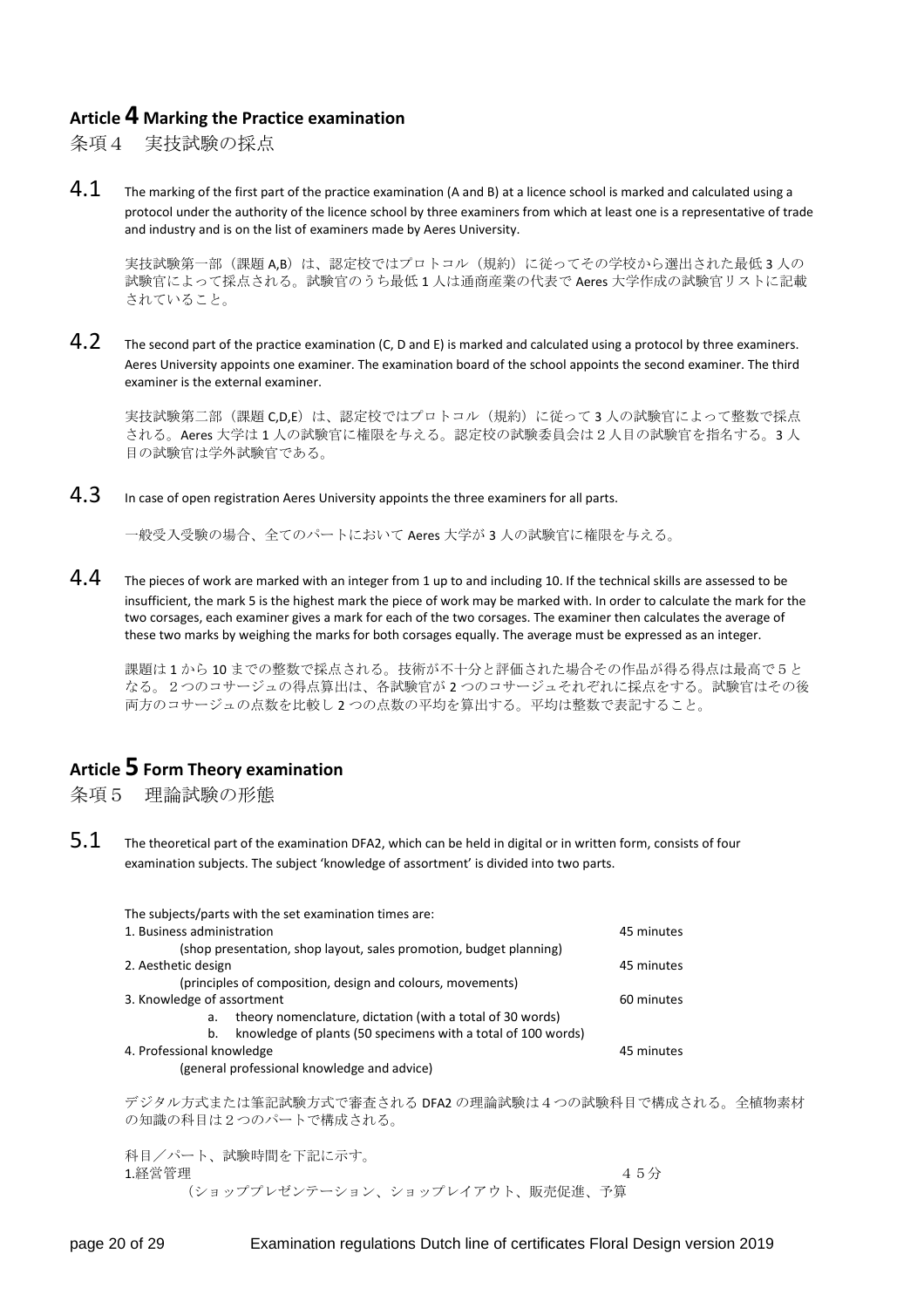| 2.美的デザイン                   | 45分 |
|----------------------------|-----|
| (構成、デザイン、色彩、トレンドの知識)       |     |
| 3.全植物素材の知識                 | 60分 |
| 学名/用語、口述筆記、(合計30名称)<br>а.  |     |
| 植物の知識(50標本で合計100の名称)<br>b. |     |
| 4.専門知識(一般的な専業知識とアドバイス)     | 45分 |

## **Article 6 Procedure Theory examination**

条項6 理論試験の進行

 $6.1$  The examination questions are drawn up centrally by Aeres University in cooperation with the theory examination board. or drawn from a test item bank.

試験問題は理論試験委員会と協力して、Aeres 大学で作成、あるいは試験項目庫から作成される。

6.2 The examination timetable is made by Aeres University on dates set in consultation with Aeres University.

試験は Aeres 大学と協議の上決定した日程に、Aeres 大学が作成した時間割にそって行われる。

### **Article 7 Marking Theory examination**

条項7 理論試験の採点

 $7.1$  Article 7 from the general part of these regulations applies in full to the marking of the DFA2 examination. Apart from that, the additional regulations in this appendix apply to the DFA2 examination.

試験規定の条項 7 が DFA 理論試験の採点に全て適用される。その条項とは別にこの付録記載の規則が DFA 理論 試験に追加で適用される。

 $7.2$  The final mark for 'knowledge of assortment' will be determined by once adding to both marks (not rounded off) for 'nomenclature' and 'dictation', twice both marks (not rounded off) for 'knowledge of plants' and dividing the total amount of that by six; the mark thus calculated and then rounded off is the final mark.

```
全植物素材知識の採点方法を示す。
{学名(用語)と書き取り問題の得点+(植物知識問題の得点×2)}÷6
上記計算式により算出された得点を四捨五入して整数で点数を決定する。
 (学名(用語)、書き取り、植物知識問題の得点は四捨五入前の小数点を含む点数)
```
## **Article 8 Result/ passing standard**

条項8 試験結果/合格基準

 $8.1$  The candidate has passed the theoretical part of the examination DFA2, if the following conditions are met:

- The sum of all the obtained round marks for the written part of the examination is 24 points or more.
- For the subject 'professional knowledge' the round mark is 6 or more.
- On the remaining list of obtained marks either the round mark 5 occurs no more than twice or the round mark 4 occurs no more than once.
- No marks lower than 4 occur on the list of obtained marks.

DFA2 の理論試験に関して下記の場合において受験者は合格となる。

- 筆記試験の四捨五入した整数の点数合計が 24 点以上
- 専門知識科目の四捨五入した整数の点数が 6 点以上
- 専門知識科目以外の科目で最低点が 5 の科目が2つまで、または最低点が 4 のものが1つまでの場合
- 4点未満の点数が無い場合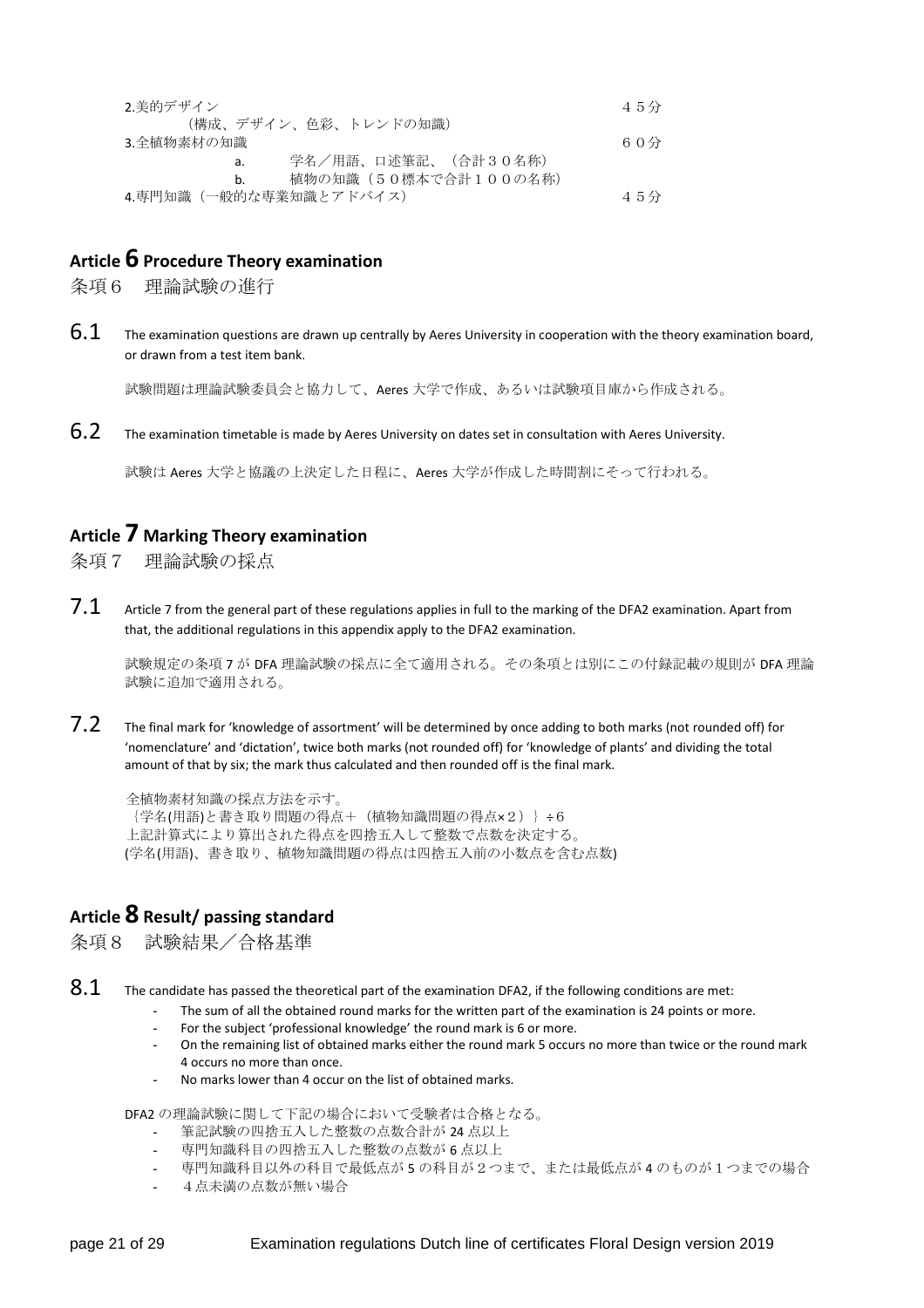- 8.2 In case of open registration the candidate has passed the practical part of the examination, if the following conditions are met:
	- The sum of all the obtained marks for the practical part of the examination is 30 points or more.
	- On the list of these marks either the mark 5 occurs no more than twice or the mark 4 occurs no more than once. So: 5 and 5 or one 4 is allowed. Note: 5 and 4 is not allowed.

一般受入受験の場合下記の場合において受験者は実技試験合格となる。

- 実技試験の得点合計が 30 点以上の場合
- その中で、最低得点として 5 点の科目が2つ以内、または 4 点の科目が1つしかない場合 つまり、5点が2つ 或いは4点が1つは許される。注意:5点と4点は許されない。
- 8.3 In case of licence school examination, in which case the practice examination DFA1 is taken in two parts on two separate dates (see also article 6.4 from the general part of these examination regulations) the candidate has passed the practical part of the examination, if the following conditions are met:
	- The sum of the marks obtained for the first part of the examination (the two pieces of work A and B) is 12 points or more and no mark lower than 6 is obtained.
	- The sum of the marks obtained for the second part of the examination (the three pieces of work C, D and E) is 18 points or more and on the list of marks either the mark 5 occurs no more than once or the mark 4 is the lowest mark on the list. So: one 5 or one 4 is allowed.

認定校受験の場合 DFA1 の実技試験は 2 回に分けて 2 日で実施される。(試験規則条項 6.4 参照) 認定校受験の受験者は下記の場合において実技試験合格となる。

- 認定校で試験の第一部(課題 A、B)の得点合計が少なくとも 12 点で6点未満の得点がないこと
- 試験の第二部(課題 C、D、E)の得点合計は少なくとも18点であること。その中で5点、または4 点の科目が 1 科目のみの場合。つまり5点が1つ、または4点が 1 つは許される。

## **Article 9 Standards for re-examination**

条項9 再試験基準

#### 9.1 Written examination:

A failed candidate qualifies for re-examination on condition that the sum of obtained marks is 22 points or more. Re-examination is taken for all subjects for which the mark 5 or less is obtained.

#### 筆記試験

```
筆記試験で不合格となった受験者が最低 22 点獲得した場合、再試験を受けることができる。
再試験は 5 点以下の点数の科目において行われる。
```
#### 9.2 Practical part:

A failed candidate qualifies for re-examination on condition that the sum of obtained marks is 27 points or more and no more than 2 insufficient marks have been obtained, and among the insufficient marks the mark 4 occurs only once and no marks lower than 4 occur.

Re-examination is taken in all parts for which the mark 5 or less is obtained. Appendix 1 article 8.3 applies in full here.

実技試験

実技試験で不合格となった受験者が、最低でも合計 27 点獲得した場合、水準に足りていない科目が 2 科目以 下で、全科目の中で 4 点の科目が 1 つしかなく、4 点未満の科目が全く無い場合、受験者は再試験を受けるこ とができる。

5 点以下を採点された全ての課題において再試験を受けることができる。 付録1・条項 8.3 がここでは適用される。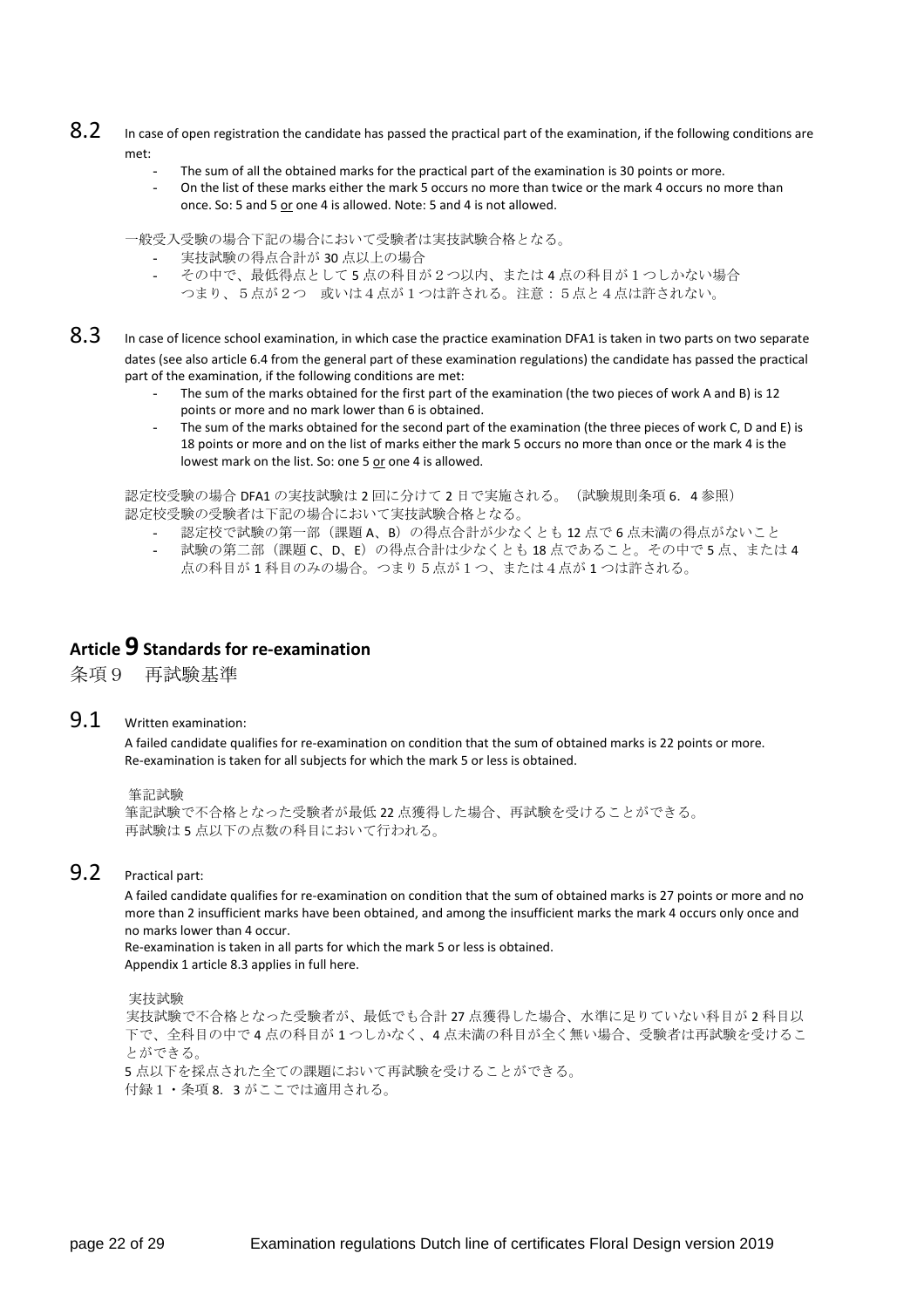#### **APPENDIX 2: EXAMINATION REGULATIONS ADFA**  付録2:**ADFA** 試験規則

#### **Article 1 Content ADFA examination**

条項1 ADFA 試験基準

 $1.1$  The examination requirements are taken from the Nederlandse Diplomalijn Bloemschikken, or related to the knowledge, insights, professional techniques and professional skills which a Dutch flower arranger/designer, respectively entrepreneur in the Netherlands needs to possess, in order to function as such.

試験基準は Nederlandse Diplomalijn Bloemschikken に基づくものである。あるいは、ダッチフラワーアレンジャ ーやデザイナーが初めてオランダで起業するために、またその立場として働くのに有していなければならない 知識、見識、プロの技術、プロのスキルを考慮して決められる。

#### $1.2$  For both theory and practice the requirements are aimed at:

- deciding which plant and non-plant materials are needed based on qualities and purpose;
- checking and judging the quality of the materials to be used;
- understanding safety and environmental aspects of practising flower arranging;
- making the base for (occasional) flower arrangements and applying the relevant (fixing) techniques;
- determining composition and colour composition given the instructions;
- choosing the most adequate techniques and applying those efficiently and correctly;
- finding alternatives for these techniques on the base of which various different arrangement/decorations must be made.

理論試験、実技試験の両方における基準を下記に示す。

- 目的や質に従って、必要な植物や植物以外のマテリアルを選択する。
- 使用した材料の品質をチェック、判断する。
- フラワーアレンジングを行う時の安全性や環境的な面の理解
- フラワーアレンジメントのベースを作成したり、必要な修正技術を加えること。
- 指示に従って、構成を決め、カラーを整えること。
- 最適の技術を選び、その技術を効果的に正確に使う。また代替案となるテクニックを見つけ、それに 基づいてさまざまな種類のアレンジメント/デコレーションを作成する必要がある。
- $1.3$  For the practical part ADFA1 the requirements are aimed at:
	- naming plants, properties, application and tending of flowers and (parts of) plants, aids and dead materials;
	- composition and form, colours, space and symbolism and their mutual connection;
	- being able to make (theme) flower arrangements with the use of several techniques, taking into account purpose, processing qualities and keeping qualities as well as form and composition of colours;
	- making a calculation/subsequent calculation of a flower arrangement;
	- personal creativity.

実技試験 ADFA1、2 の試験基準を下記に示す。

- 花や植物(部分も含む)、補助具、無機資材の名称、特性、応用、取り扱い方に関して。
- 構成、フォーム、色彩、スペースとシンボリズム、そしてそれらの相互のつながり。
- 目的、質、保存性、フォーム、カラーを考慮に入れて、幾つかの技術を用い(テーマ)フラワーアレ ンジメントを作成できること。
- フラワーアレンジメントの計算/それに伴う計算
- 独創性
- $1.4$  For the theoretical part ADFA2 the requirements are aimed at:
	- knowledge of dead or living materials which are commonly found, entrepreneurship and aesthetic design;
	- the global and more specifically European art and culture history, art and style periods and their relation with the profession;
	- making two- and three dimensional sketches and making correct decisions and giving advice on the basis of those sketches;
	- keeping and guarding public relations and house style;
	- taking business decisions and managing a flower arranging business sensibly.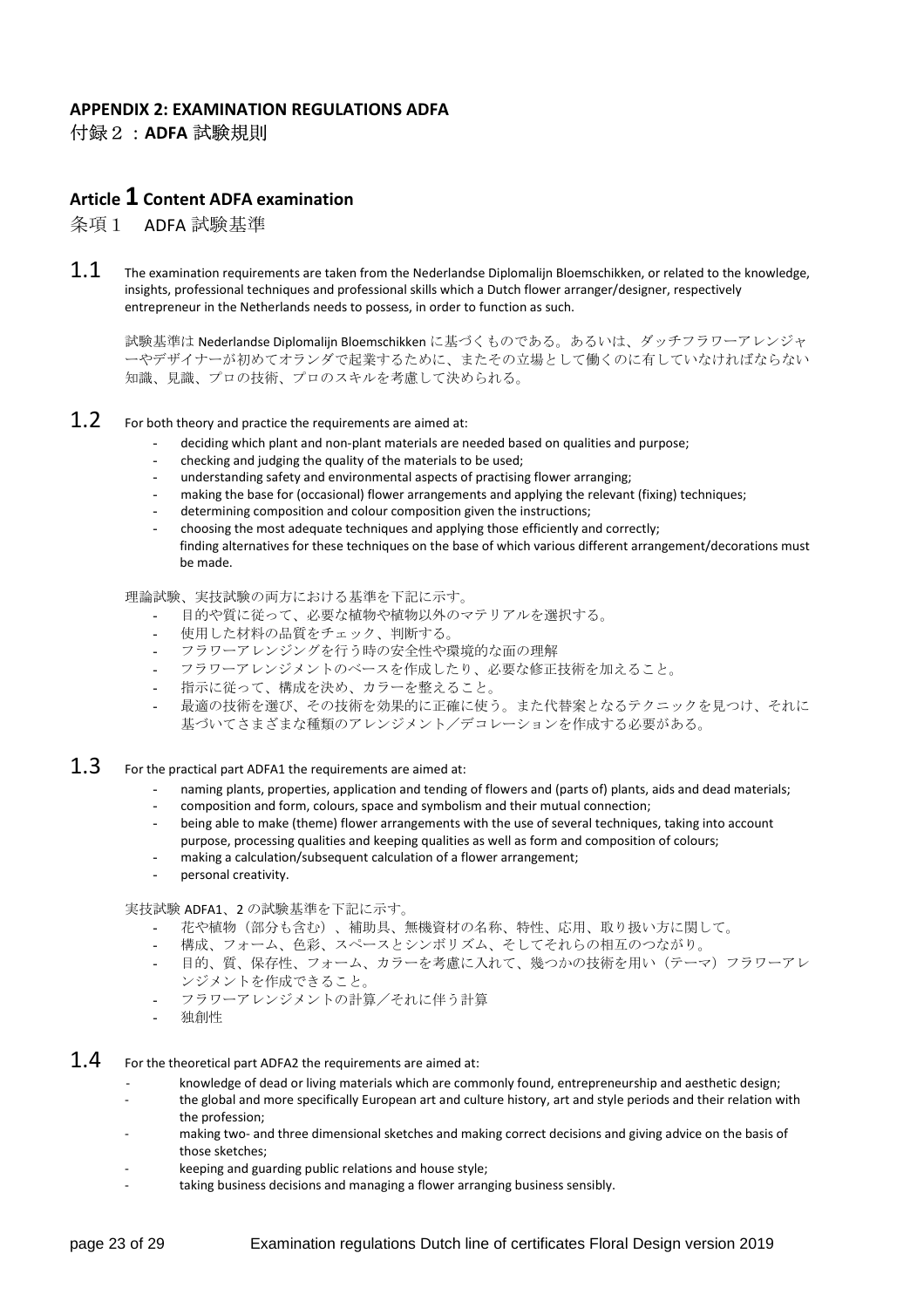理論試験 ADFA2 の試験基準を下記に示す。

- 一般に使用される無機、有機資材の知識、経営学と美学
- 世界的な、より具体的にはヨーロッパの芸術や文化の歴史、芸術と時代様式と専業との関わり
- 二次元(平面)、三次元(立体)のスケッチに関して、正確な決定を下すことができ、アドバイスを与える ことができること。
- 広報活動とハウススタイルの取り扱いや保護。
- フラワーアレンジング業の事業決定や経営を正しく行う。

## **Article 2 Form Practice examination**

条項2 実技試験形態

 $2.1$  The complete ADFA1 examination consists of a practical test taking a minimum of 250 minutes and a maximum of 275 minutes. The allowed time for the various subjects is related to the ADFA1 matrix.

ADFA1 試験全科目の実技試験は最低 250 分、最高 275 分で構成されている。それぞれの科目の制限時間は ADFA1 マトリックスによる。

2.2 The practical test is held in the presence of an external examiner at a date set in consultation with Aeres University. Five subjects are tested. These are chosen from the subjects described in article 2.3 in consultation with Aeres University, provided that one of those subjects is always the theme piece of work.

実技試験は Aeres 大学と協議のうえ決定した日程で、学外試験官の出席のもと行われる。5 科目が試験される 。これらの科目は条項 2.3 に記載している科目のなかから Aeres 大学との協議の上、選出される。テーマ作品 課題は必ずその5科目の中に含まれる。

- $2.3$  The choice of the subjects, and the way those are worked out, is such that at least three different techniques are used. The subjects which are tested in the practical test, are chosen from the ADFA1 matrix.
	- 1. decoration of a car
	- 2. bridal bouquet
	- 3. hand tied bouquet
	- 4. historical arrangement
	- 5. wreath
	- 6. floral jewellery
	- 7. plant arrangement
	- 8. product presentation
	- 9. funeral arrangement (no wreath)
	- 10. room decoration
	- 11. dish/bowl arrangement
	- 12. vase arrangement
	- 13. theme piece of work (obligatory)

The amount of time allowed depends on the type of assignment. The allowed time is determined on the basis of the ADFA1 matrix.

For the theme piece of work 60 minutes is calculated.

The theme for the theme piece of work is chosen by Aeres University, in consultation with the licence schools, annually. The theme piece of work is an obligatory part of the practice examination.

科目の決定に関しては最低 3 種類の技術が試験されるように選出される。実技試験で出題される科目は ADFA1 マトリックスの中から選出される。

- 1. カーデコレーション
- 2. ブライダルブーケ
- 3. ハンドタイドブーケ
- 4. ヒストリカルアレンジメント
- 5. リース
- 6. フローラルジュエリー
- 7. プランツアレンジメント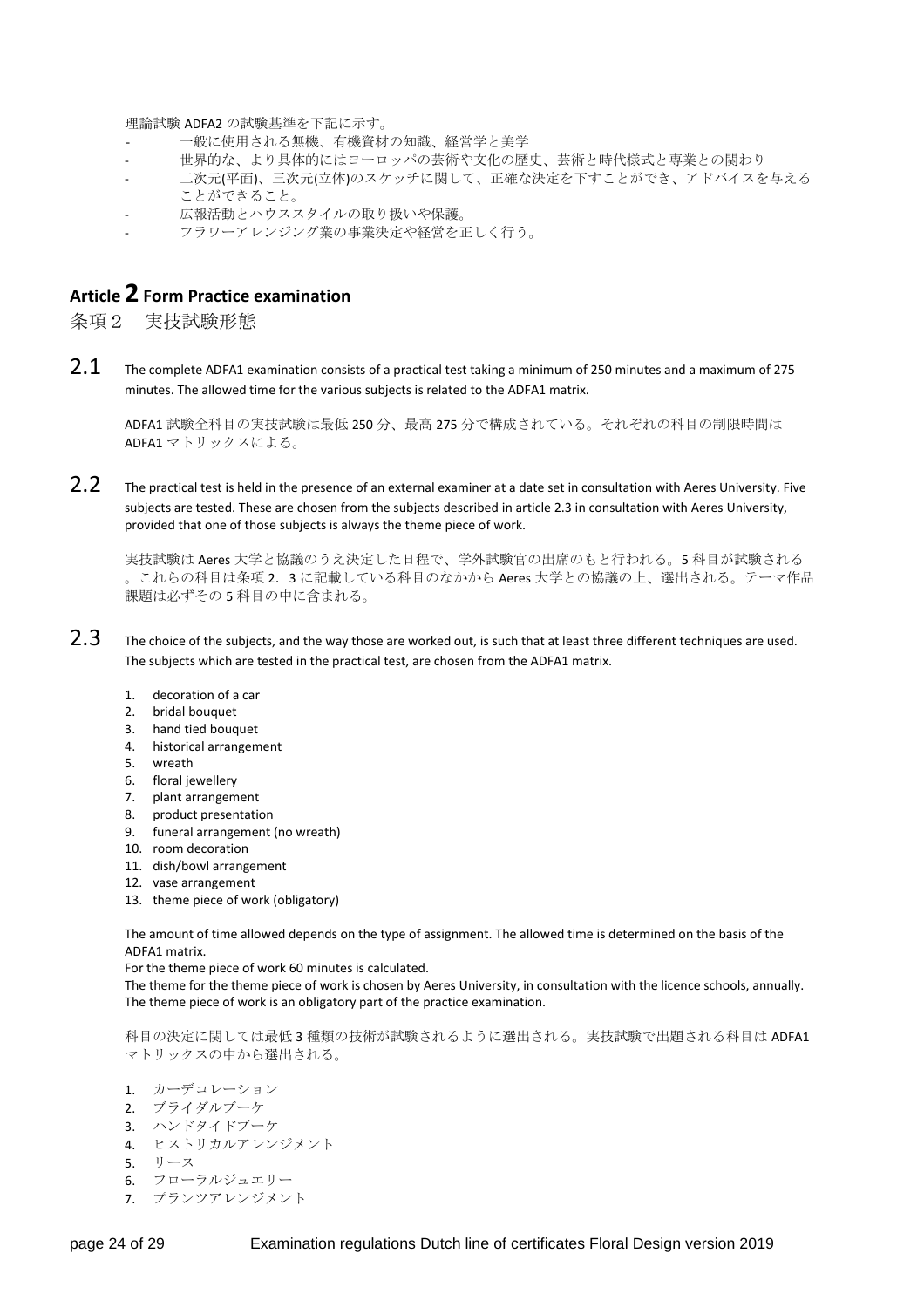- 8. プロダクトプレゼンテーション
- 9. 葬儀用アレンジメント(リース除く)
- 10. ルームデコレーション
- 11. ディッシュ/ボウルアレンジメント
- 12. ヴァースアレンジメント
- 13. テーマ作品(必須)

制作時間は出題問題により異なる。制限時間は ADFA1 マトリックスを基準に決定される。 テーマ作品は60分である。 テーマ作品のテーマは Aeres 大学によって毎年認定校との協議の上、決定される。

- テーマ作品は実技試験の中の必須科目である。
- $2.4$  The assignment for the theme piece of work is given to the candidate not earlier than 8 weeks before the examination. The assignment consists of the following parts:
	- a collage (size A3) of the theme
	- sketches which express the idea development process
	- a short explanation of the design of no more than half of an A4 size of paper in which the choices made in the idea development process are explained
	- a calculation of costs of the theme piece of work
	- an arrangement that fits in with the collage

The sketches, collage and the calculation of costs for the theme piece of work can be made during the lessons before the examination.

テーマ作品の課題は試験実施の8週間前に受験者に通知される。 内容を下記に記す。

- テーマのコラージュ (A3 サイズ)
- デザインのアイデア発展工程のスケッチ
- 最大 A4サイズ半分に記載されたデザインの短い説明
- 費用の計算
- コラージュと一致するアレンジメント

このテーマ作品課題に関しては試験実施前に授業中にコラージュを作成することが許可されている。

2.5 For the theme piece of work the candidate has to provide all materials himself, including the materials for the base. In the preparation it is not allowed to use plant materials in the base that are visible in the finished piece of work.

テーマ作品ではベース(土台)となる材料を含め全ての材料を受験者自身が準備しなければならない。完成作品 のベースに植物素材が見える使い方をすることは認められない。

 $2.6$  The 'arrangement own materials' is the second arrangement for which the candidate provides all materials. The subject for this 'arrangement own materials' is decided by the license school in consultation with Aeres University and is taken from the ADFA1 matrix.

アレンジメント・オウン・マテリアルは受験者が全ての材料を準備する2つ目のアレンジメントである。アレ ンジメント・オウン・マテリアルの課題は認定校と Aeres 大学との協議により ADFA1 マトリックスから決定さ れる。

2.7 The candidates are informed about the assignment for the 'arrangement own materials' 14 days before the practice examination.

受験者は手配資料の課題について実技試験の14日前に通知される。

2.8 For the 'arrangement own materials' the candidate has to provide all materials himself, including the materials for the base. In the preparation it is not allowed to use plant materials in the base that are visible in the finished piece of work.

アレンジメント・オウン・マテリアルはベース(土台)となる材料を含め全ての材料を受験者自身が準備しなけ ればならない。完成作品のベースに植物素材が見える使い方をすることは認められない。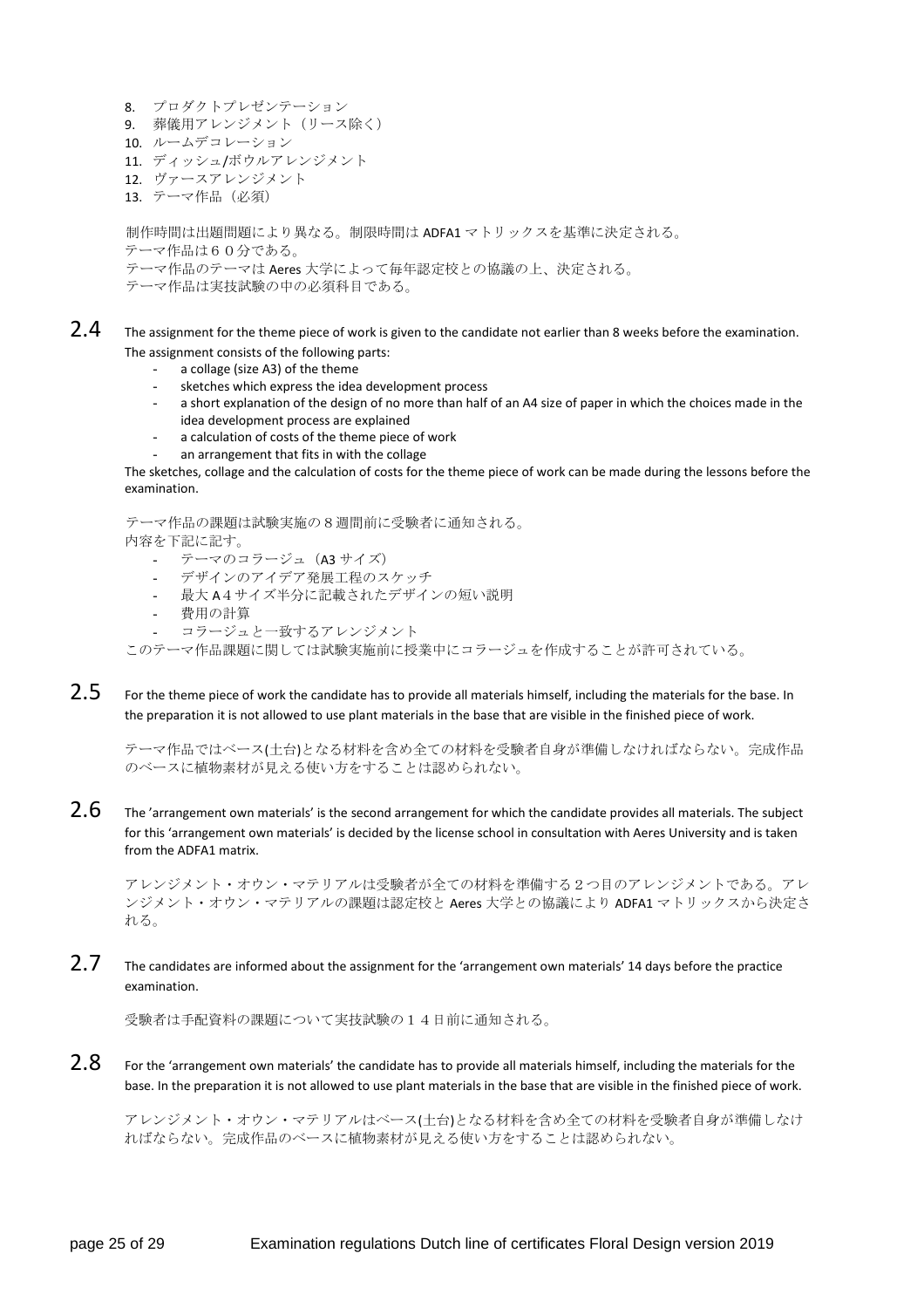## **Article 3 Procedure Practice examination**

条項3 実技試験の進行

 $3.1$  Article 6 from the general part of these regulations applies in full to the ADFA1 practice examination. Apart from that, the regulations in this appendix apply to it.

試験規則条項 6 が ADFA1 実技試験に適用される。それに加えこの付録記載の規則が適用される。

3.2 The candidate is informed about the subjects 14 days before the practice examination, apart from the theme piece of work. The candidates who take the examination in one location on the same day have to make the same pieces of work, apart from the candidates for re-examination. Re-examination candidates do an assignment for the part in which they are taking re-examination, but a different variety of it.

受験者には実技試験の 14 日前に試験課題が通知される、テーマ作品は例外である。同日に同じ試験会場で受 験する受験者は同じ課題作品を作る。再試験の受験者は例外である。再試験受験者は再試験となった課題を作 成するが異なるバリエーションのものである。

3.3 The candidate will receive a clear description of the pieces of work to be made before the start of the examination. In addition the candidate will be informed about the programme and the examination regulations. This extensive description of the pieces of work to be made will stay undisclosed until the moment the chairman of the examination board gives the signal to start the examination.

受験者は試験開始前に、詳細な課題作品の説明書を受取る。またプログラムと試験規定についても伝えられる 。この課題説明書は試験委員会委員長の試験開始の合図があるまで読んではならない。

 $3.4$  The candidate has to bring his own materials for the theme piece of work and the 'arrangement own materials'.

テーマ作品課題とアレンジメント・オウン・マテリアル課題に必要な資材は受験者が持参しなければならない  $\ddot{\phantom{0}}$ 

## **Article 4 Marking the Practice examination**

条項4 実技試験の採点

- $4.1$  The marking of the pieces of work is specifically focused on the following 3 aspects:
	- 1. technique
	- 2. design, choice of colour and choice of materials
	- 3. creativity

At least two of these aspects must be assessed sufficient in order to give a mark 6 or higher.

実技試験の採点では特に次の3点に重点がおかれる。 1. テクニック 2. デザイン、色使い、花材の選び方 3. 創造性 6点以上を取得するためには、この要素のうち最低2要素が水準に達していなければならない。

 $4.2$  The practice examination is marked and calculated with an integer on a scale of 1-10 with the use of a protocol by three examiners, who are appointed by Aeres University in case of open registration.

In case of a licence school examination Aeres University appoints one examiner. The examination board of the school appoints the second examiner. The third examiner is the external examiner.

実技試験はプロトコル(規約)に則って審査され、3人の試験官によって整数の1から10点で採点される。 一般受入受験の場合、これらの試験官は Aeres 大学によって指名される。 認定校受験の場合は Aeres 大学は1人の試験官を指名し、その認定校の試験委員会は 2 人目の試験官を指名す る。3人目の試験官は学外試験官である。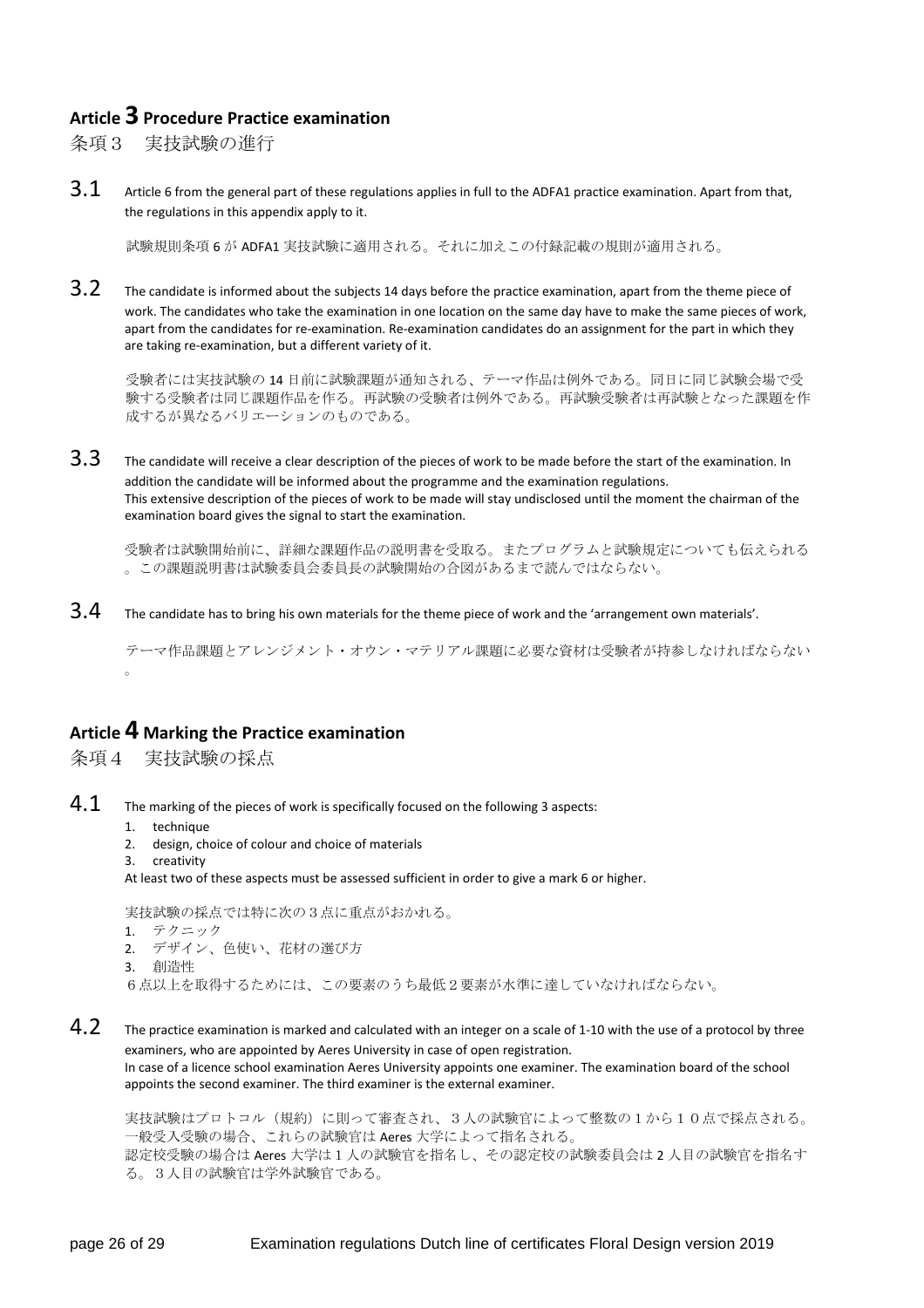## 4.3 The criteria used to assess the theme piece of work are:

- the piece of work meets the basic requirements for technique;
- the piece of work fits into the theme and the collage with respect to form, colour, style and composition;
- the written explanation made by the candidate fits the piece of work and the assignment;
- the piece of work is made in accordance with the assignment.

テーマ課題の審査基準を下記に示す。

- 作品は技術面で基本的な水準に達していること。
- 作品はフォーム、色彩、スタイル、構成の面で課題のテーマとコラージュに合致したものであること  $\circ$
- 受験者が筆記した説明は作品、コラージュ、課題に合致するものであること。
- 課題に忠実であること。

## **Article 5 Form Theory examination**

条項 5 理論試験の形態

 $5.1$  The candidate must be in possession of the certificate DFA2 before completing the theory examination ADFA2.

ADFA2 の理論試験を受験する者は DFA2 認定証を取得していなければならない。

5.2 The examination will take place at a date chosen by the licence school in consultation with Aeres University. This part consists of the following three examination subjects (with set examination times):

| 1. Business operation<br>(managing flower shop, staff management, public relations, house style,<br>salesmanship, shop layout, costing, use of computers) | 135 minutes           |  |
|-----------------------------------------------------------------------------------------------------------------------------------------------------------|-----------------------|--|
| 2. Specialized professional knowledge<br>(knowledge of plants, advising customers)                                                                        | 45 minutes            |  |
| 3. History of art<br>(history of art and culture, comprehensive theory of colour and design, drawing)                                                     | 60 minutes            |  |
| 筆記試験は Aeres 大学との協議のうえ、認定校が設定した日程で行われる。このパートは次の3試験科目(指<br>定試験時間)で構成される。                                                                                    |                       |  |
| 1. 経営<br>(フラワーショップの経営、スタッフ管理、販売促進、広告、ハウススタイル、<br>セールス、ショップのレイアウト、計算、コンピューターの使用)                                                                           | $135$ 分               |  |
| 2. 高度な専門知識<br>(植物知識、お客様へのアドバイス)                                                                                                                           | $45 \nleftrightarrow$ |  |
| 3. 美術史<br>(美術と文化の歴史、色彩とデザインの理論、デッサン)                                                                                                                      | $60 \nleftrightarrow$ |  |

#### **Article 6 Procedure Theory examination**

条項6 理論試験の進行

 $6.1$  The examination questions are drawn up centrally by Aeres University.

試験問題は Aeres 大学で一括して作成される。

## **Article 7 Result/passing standard**

条項7 試験結果/合格基準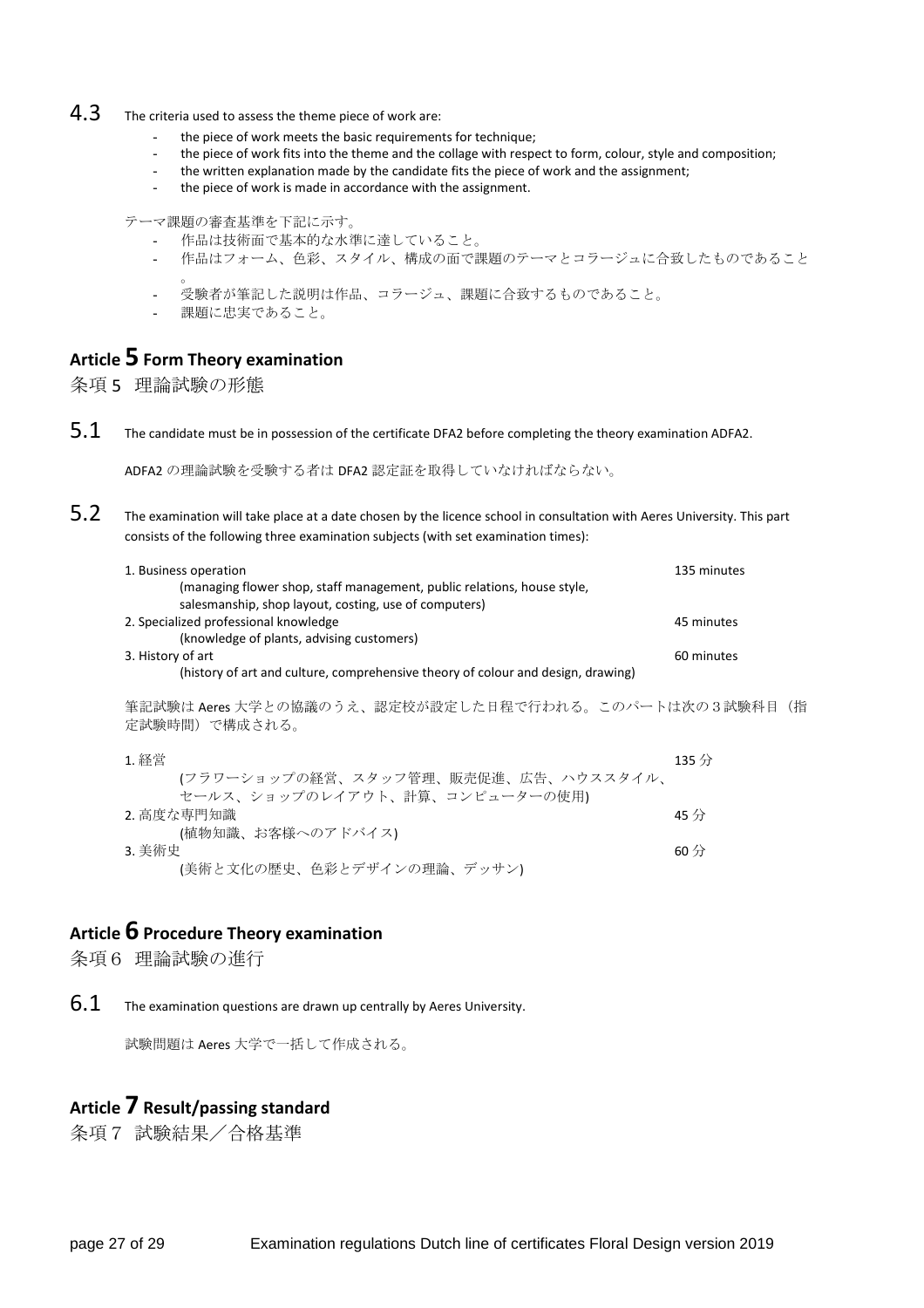- $7.1$  In addition to what is stated in article 7 part A and article 8, the candidate has passed the theory examination ADFA2, if the following conditions are met:
	- The sum of all the obtained round marks for the examination is 18 points or more.
	- On the list of the round marks for the examination the mark 5 is the lowest mark and occurs no more than once.

試験規定の条項 7-A と条項 8 記載の規則に加え、ADFA2 理論試験に関して下記の場合において受験者は合格 する。

- 理論試験の点数合計が 18 点以上
- 理論試験の四捨五入した整数の点数のうち5点が最低点で且つ1つ以下の場合
- 7.2 The candidate has passed the practice examination ADFA1, if the following conditions are met:
	- The sum of the obtained marks for the practical part of the examination is 30 points or more.
	- On the list of these marks either the mark 5 occurs no more than twice or the mark 4 occurs no more than once. So: 5 and 5 or one 4 is allowed. Note: 5 and 4 is not allowed.

ADFA1 または 2 の実技試験に関して下記の場合において受験者は合格する。

- 実技試験の合計点数が 30 点以上の場合
- 実技試験の点数のうち、5点の科目が2つ以下、または4点が1つ以下の場合。つまり5点と5点、 或いは4点が 1 つなら許される。 注意:5点と4点は許されない。

## **Article 8 Standards for re-examination**

条項8 再試験基準

 $8.1$  Candidates who failed the written part of the theory examination ADFA2, qualify for re-examination on condition that the sum of obtained marks is 22 points or more. Re-examination is taken for all subjects for which the mark 5 or less is obtained.

ADFA2理論試験の筆記試験で不合格となった受験者は得点合計が 22 点以上の場合、再試験を受けることがで きる。再試験は5点以下の点数の科目において行われる。

8.2 Candidates who have not met the conditions for the theory examination ADFA2, but the sum of the obtained marks for the three examination subjects is 16 points or more, qualifies for re-examination in all subjects for which the obtained mark was 5 or less.

ADFA2 理論試験の基準には達しなかったが 3 試験課題の合計得点が 16 点以上の受験者は 5 点以下の全ての課 題において再試験を受けることができる。

8.3 Candidate who failed the practical part, qualify for re-examination on condition that the sum of obtained marks is 27 points or more and no more than 2 insufficient marks have been obtained, and among the insufficient marks the mark 4 occurs only once and no marks lower than 4 occur. Re-examination is taken in all parts for which the mark 5 or less is obtained. Appendix 2 article 7.3 applies in full here.

実技試験で不合格となった受験者は得点合計が 27 点以上の場合、水準に足りていない科目が 2 科目以下で水 準に足りていない得点のうち 4 点が 1 つしかなく、4 点未満が全く無い場合、再試験を受けることができる。5 点以下を得点された全ての課題において再試験を受けることができる。付録2・条項 7.3 がここでは全て適用 される。